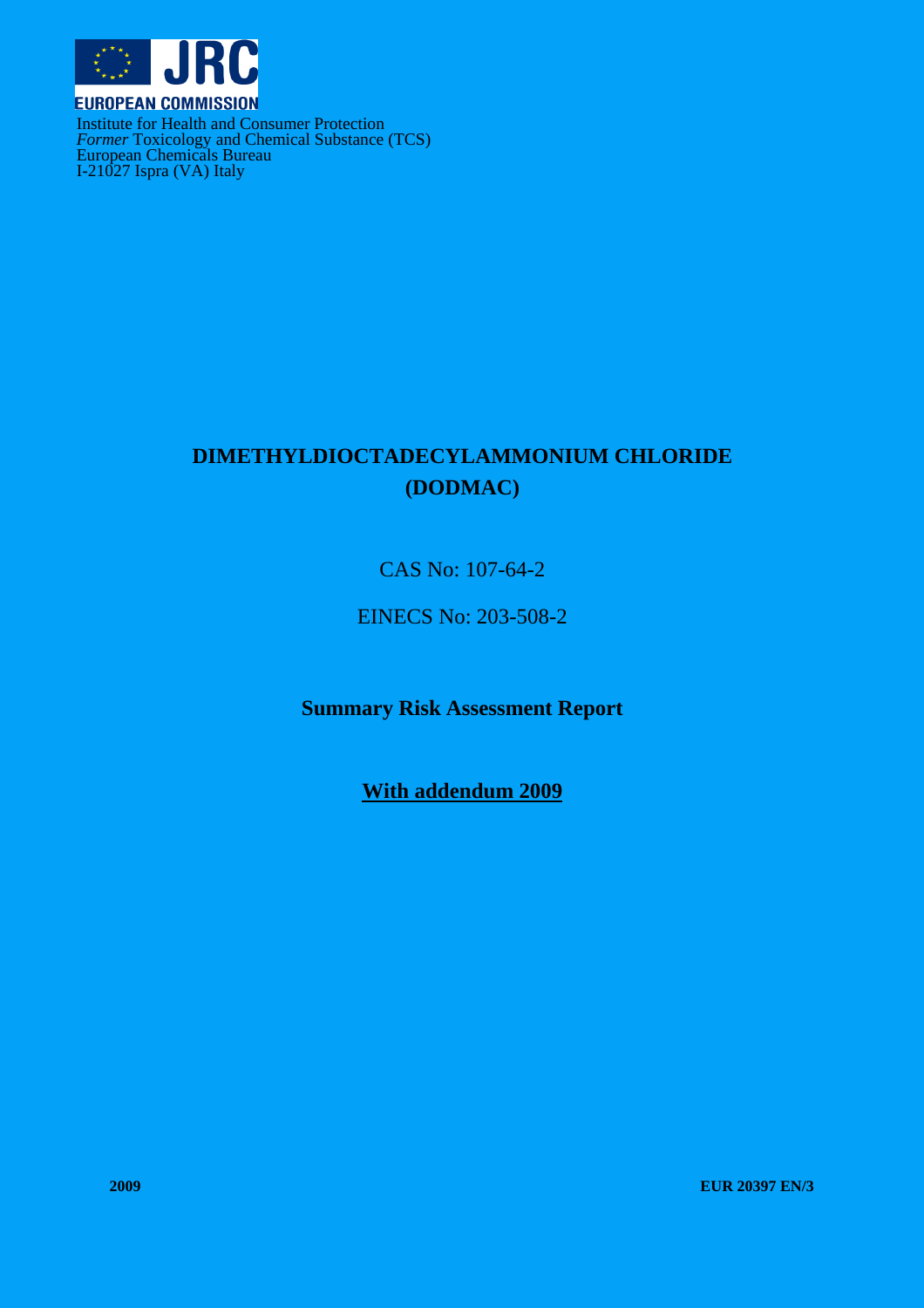The mission of the IHCP is to provide scientific support to the development and implementation of EU polices related to health and consumer protection. The IHCP carries out research to improve the understanding of potential health risks posed by chemical, physical and biological agents from various sources to which consumers are exposed.

The former Toxicology and Chemical Substances Unit (TCS), commonly known as the European Chemicals Bureau (ECB), provided scientific and technical input and know-how to the conception, development, implementation and monitoring of EU policies on dangerous chemicals including the co-ordination of EU Risk Assessments. The aim of the legislative activity of the ECB was to ensure a high level of protection for workers, consumers and the environment against dangerous chemicals and to ensure the efficient functioning of the internal market on chemicals under the current Community legislation. It played a major role in the implementation of REACH through development of technical guidance for industry and new chemicals agency and tools for chemical dossier registration (IUCLID5). The TCS Unit ensured the development of methodologies and software tools to support a systematic and harmonised assessment of chemicals addressed in a number of European directives and regulation on chemicals. The research and support activities of the TCS were executed in close co-operation with the relevant authorities of the EU Member States, Commission services (such as DG Environment and DG Enterprise), the chemical industry, the OECD and other international organisations.

European Commission Joint Research Centre Institute for Health and Consumer Protection (IHCP) former Toxicology and Chemical Substances (TCS) European Chemicals Bureau (ECB)

#### **Contact information:**

#### **Institute for Health and Consumer Protection (IHCP**)

Address: Via E. Fermi 2749 – 21027 Ispra (Varese) – Italy E-mail: ihcp-contact@jrc.it Tel.: +39 0332 785959 Fax: +39 0332 785730 <http://ihcp.jrc.cec.eu.int/>

former **Toxicology and Chemical Substances (TCS) European Chemicals Bureau (ECB)**  E-mail:esr.tm@jrc.it <http://ecb.jrc.ec.europa.eu/>

#### **Joint Research Centre**

<http://ec.europa.eu/dgs/jrc/>

#### **Legal Notice**

Neither the European Commission nor any person acting on behalf of the Commission is responsible for the use which might be made of the following information. A great deal of additional information on the European Union is available on the Internet. It can be accessed through the Europa Server [\(http://europa.eu/\)](http://europa.eu/).

EUR 20397 EN/3 ISSN 1018-5593 Luxembourg: Office for Official Publications of the European Communities, 2009 © European Communities, 2009 Reproduction is authorised provided the source is acknowledged. Printed in Italy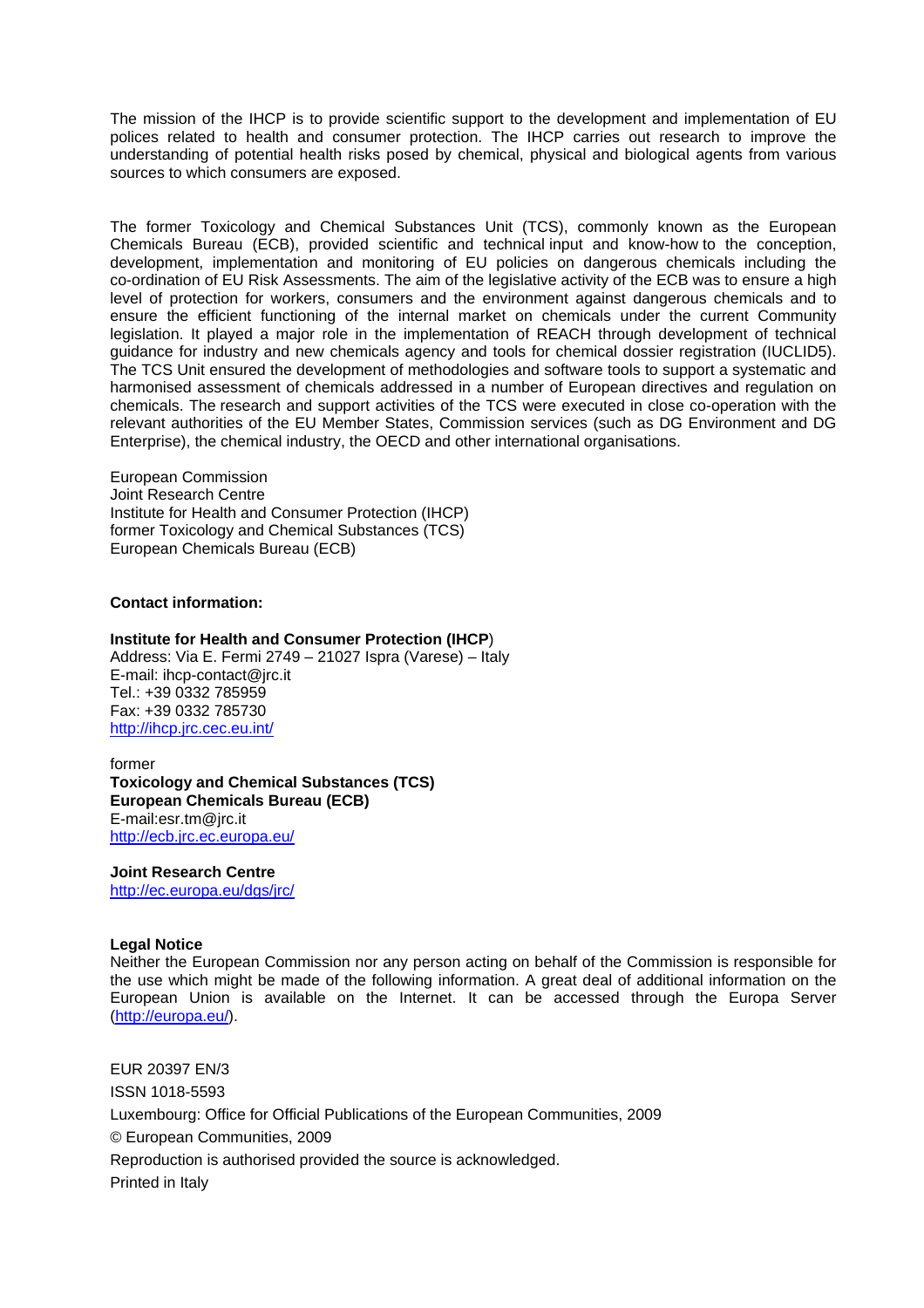# **DIMETHYLDIOCTADECYLAMMONIUM CHLORIDE**

# **(DODMAC)**

**Addendum – 2009**

CAS No: 107-64-2

EINECS No: 203-508-2

# **SUMMARY RISK ASSESSMENT REPORT**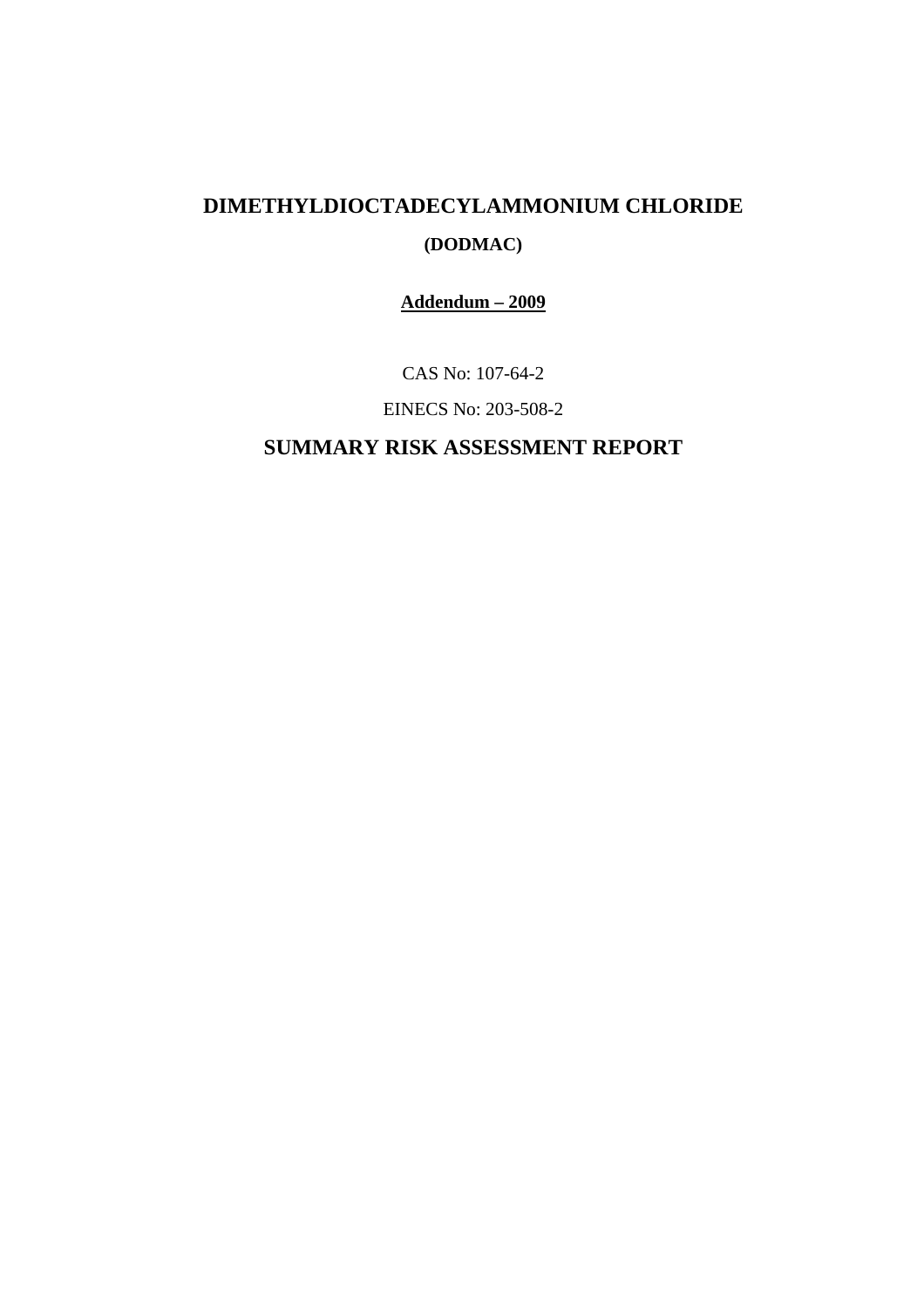### **EXPLANATORY NOTE**

This is an addendum to the Summary Risk Assessment Report on dimethyldioctadecylammonium chloride (DODMAC), that has been prepared by Germany in the context of Council Regulation (EEC) No. 793/93 on the evaluation and control of existing substances and published in 2002 on the European Chemicals Bureau website (Summary Risk Assessment Report , Special Publication I.02.76) 1.

For detailed information on the risk assessment principles and procedures followed, the underlying data and the literature references the reader is referred to the comprehensive Final Risk Assessment Report (Final RAR).

 $\overline{a}$ 

[<sup>1</sup> European Chemicals Bureau – Existing Chemicals – http://ecb.jrc.ec.europa.eu/](http://ecb.jrc.ec.europa.eu/)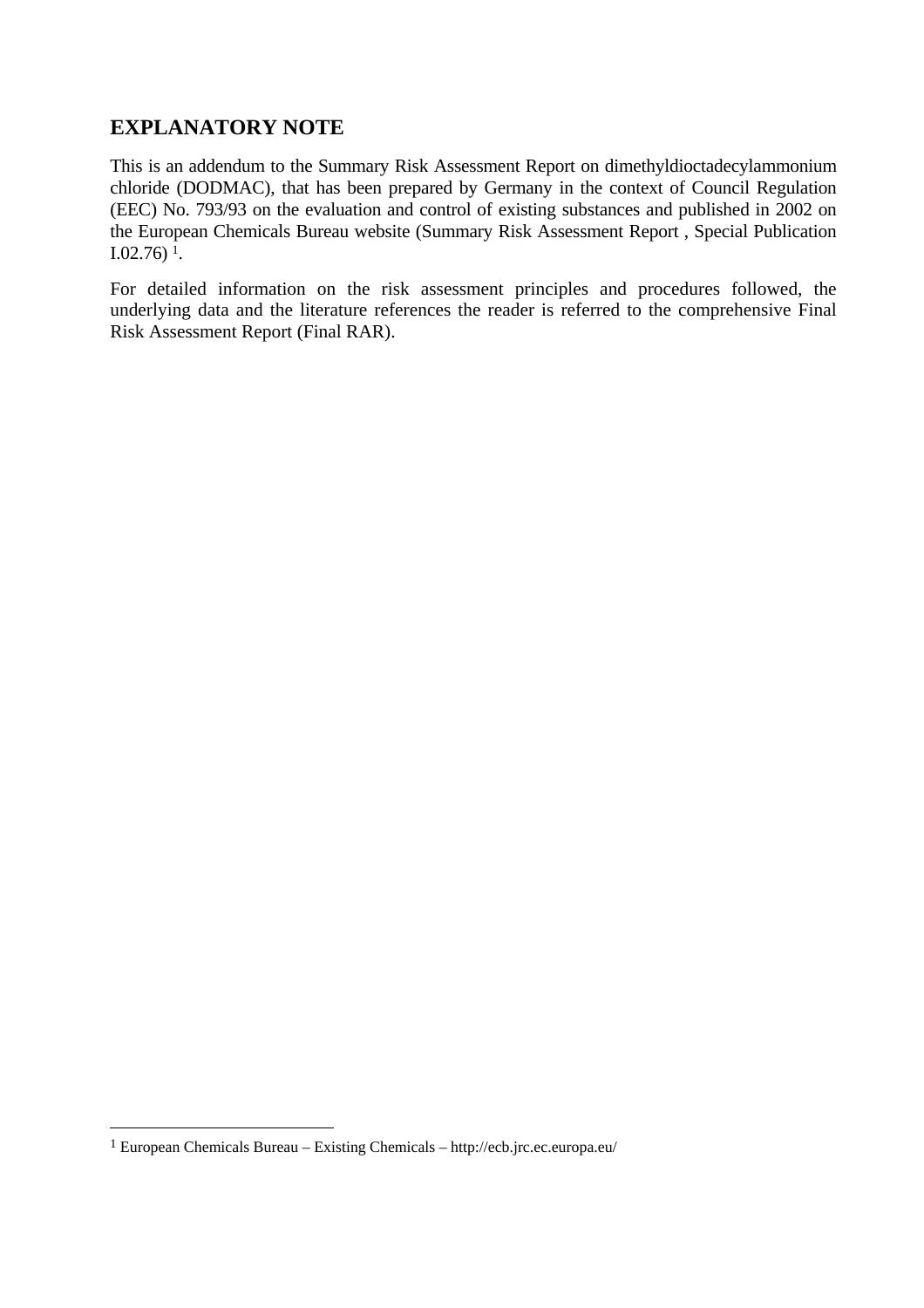#### **Data requirement according to Regulation (EC) 1217/2002**

#### **DHTDMAC (Cas-No. 61789-80-8)**

#### **Evaluation of provided information**

According to Art. 12 (2) of Regulation EEC 793/93 industry had to provide information on the yearly consumption volumes of the substance DHTDMAC (quaternary ammonium compounds, bis(hydrogenated tallow alkyl) dimethyl, chlorides) (Cas-No. 61789-80-8) for the year 2000 to 2002. The reason for this requirement was the concern for a significant increase in consumption volumes of the substance which would pose a potential risk for the environment.

Within the frame of an EU risk assessment for the substance DODMAC, which is contained in the technical mixture DHTDMAC with a percentage of 42%, consumption figures for the years 1998 and 1999 have already been available.

Therefore, an evaluation of the consumption figures for DHTDMAC for the years 1998 to 2002 can be performed.

| Year | Organo field<br>bentonites [t/a] | Fabric<br>softener [t/a] | Other uses<br>[t/a] | $\Sigma$ softener and<br>other uses [t/a] | Total<br>consumption $[t/a]$ |
|------|----------------------------------|--------------------------|---------------------|-------------------------------------------|------------------------------|
| 1998 | 4,986                            | 408                      | 276                 | 684                                       | 5.670                        |
| 1999 | 3,656                            | 333                      | 642                 | 975                                       | 4,631                        |
| 2000 | 3.116                            | 526                      | 669                 | 1.195                                     | 4.311                        |
| 2001 | 3,594                            | 101                      | 684                 | 785                                       | 4.379                        |
| 2002 | 4,278                            | 73                       | 603                 | 676                                       | 4.954                        |

The following data have been provided by industry:

No clear trend in the consumption of DHTDMAC over these 5 years can be observed. A potential risk for the environment (surface waters and sediment) may occur from the direct use of the substance as fabric softener or in other uses (hair conditioner, car washing…). The amount of DHTDMAC used in these applications (wide dispersive use) increased from 1998 to 2000 from 684 tonnes/annum to 1,195 tonnes/annum but decreased afterwards to 785 and 676 tonnes/annum in 2001 and 2002. It cannot be excluded that the consumption of DODMAC for these applications will increase again in the following years.

The highest consumption volume of DHTDMAC in direct applications in 2000 was by a factor of 1.75 higher than the volume used in the risk assessment of DODMAC for the year 1998. Considering the fact, that the PEC/PNEC ratio for DHTDMAC is by a factor of 2.4 higher than the ratio for DODMAC, as DODMAC is contained in the technical product DHTDMAC with a fraction of 42% gives the following PEC/PNEC ratios for DHTDMAC for the year 2000 (based on the PEC and PNEC derivation in the EU RAR DODMAC):

|               | <b>PEC/PNEC ratio</b> |
|---------------|-----------------------|
| Surface water | በ 37                  |
| Sediment      | 0.53                  |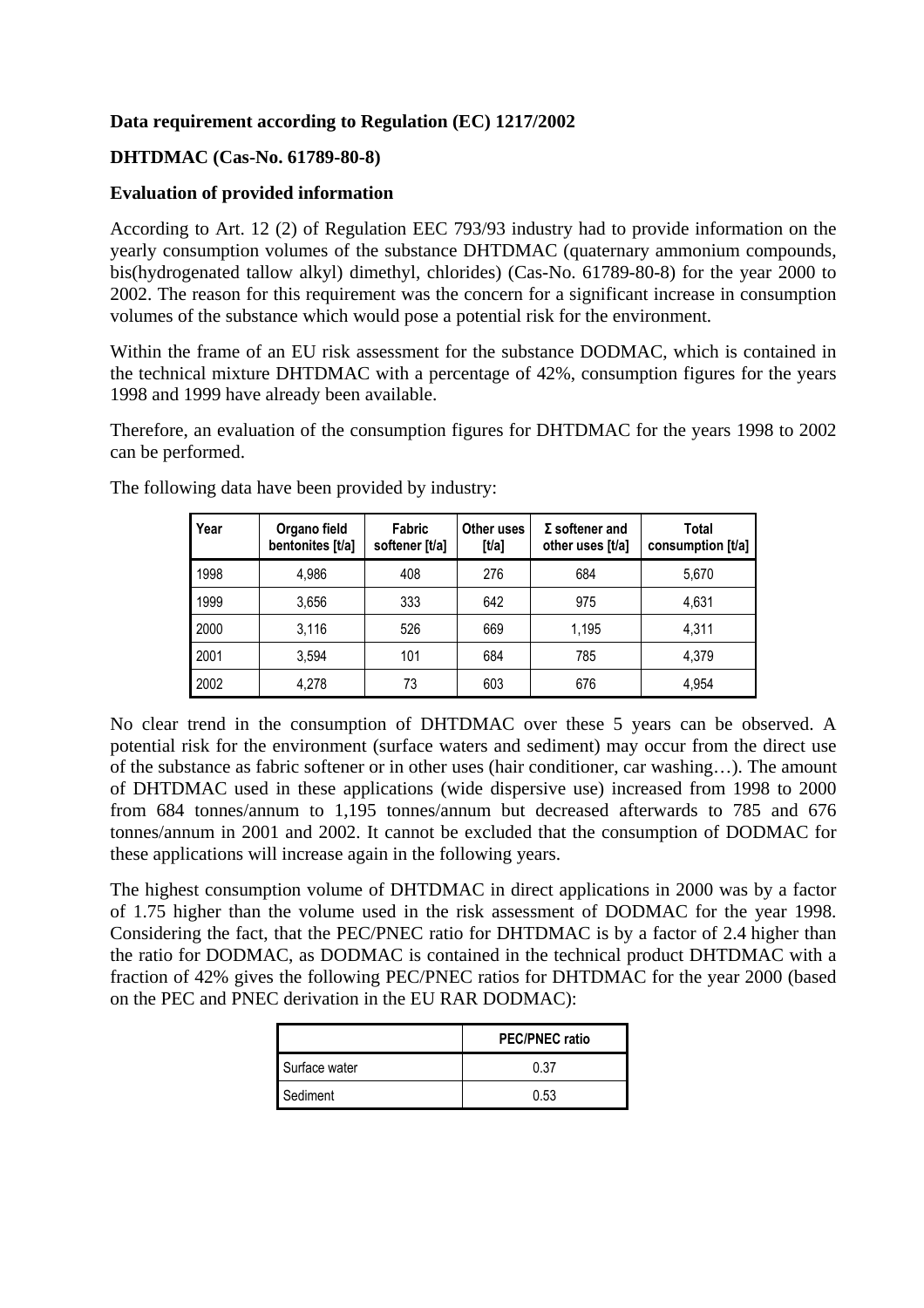### **Conclusion**

The consumption of DHTDMAC for the years 1998 to 2002 will not result in a risk for the aquatic environment (surface water and sediment). However, an increase by a factor of about 2 compared to the figures for 2000 may result in a risk for the sediment compartment.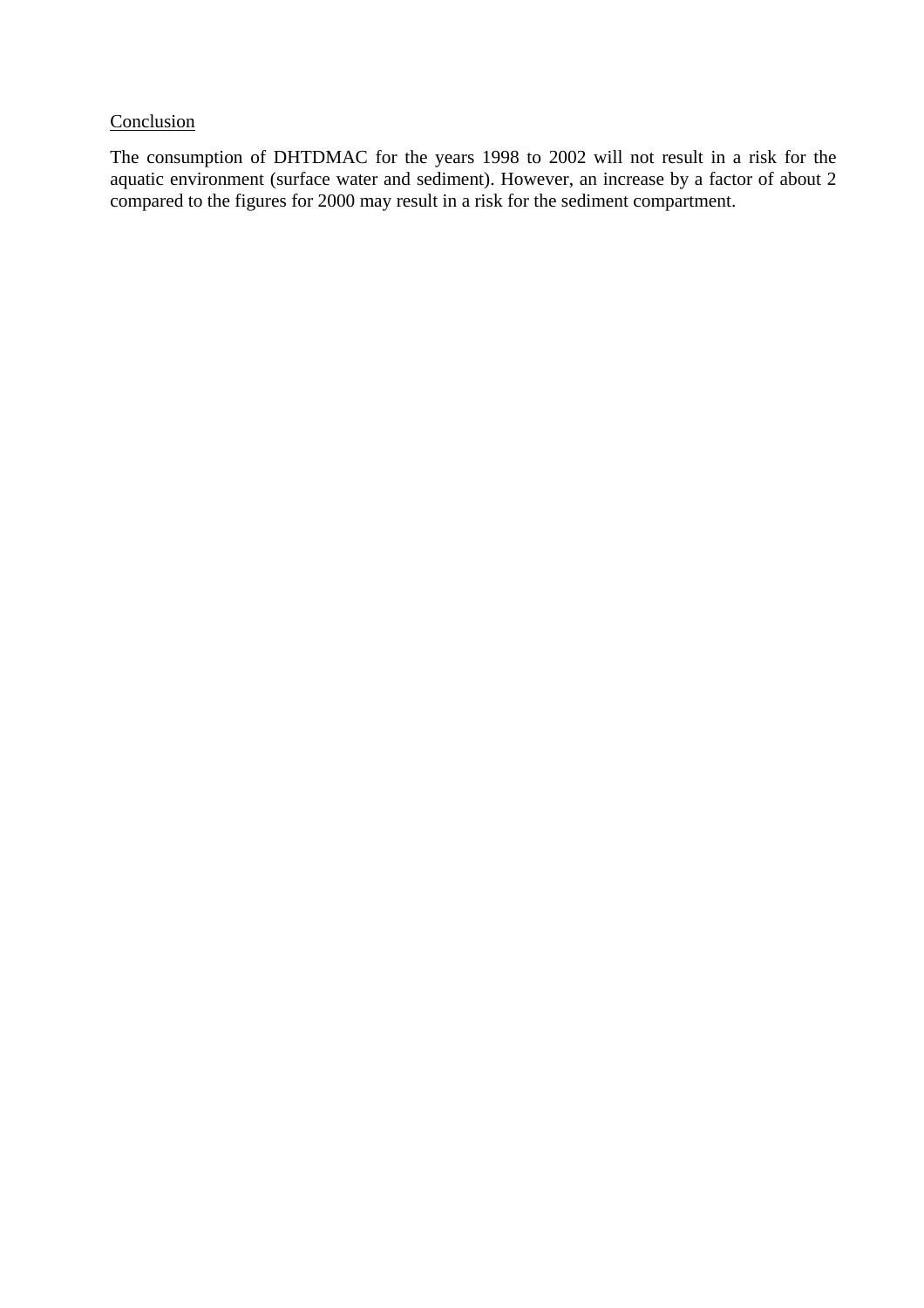### **DIMETHYLDIOCTADECYLAMMONIUM CHLORIDE (DODMAC)**

CAS No: 107-64-2

EINECS No: 203-508-2

#### **SUMMARY RISK ASSESSMENT REPORT**

*2002* 

Germany

The Rapporteur for dimethyldioctadecylammonium chloride is the Federal Institute for Occupational Safety and Health.

Contact point:

Bundesanstalt für Arbeitsschutz und Arbeitsmedizin Anmeldestelle Chemikaliengesetz (BAuA) (Federal Institute for Occupational Safety and Health Notification Unit) Friedrich-Henkel-Weg 1-25 44149 Dortmund (Germany)

fax: +49 (231) 9071-679 e-mail[: chemg@baua.bund.de](mailto:amst@baua.do.shuttle.de)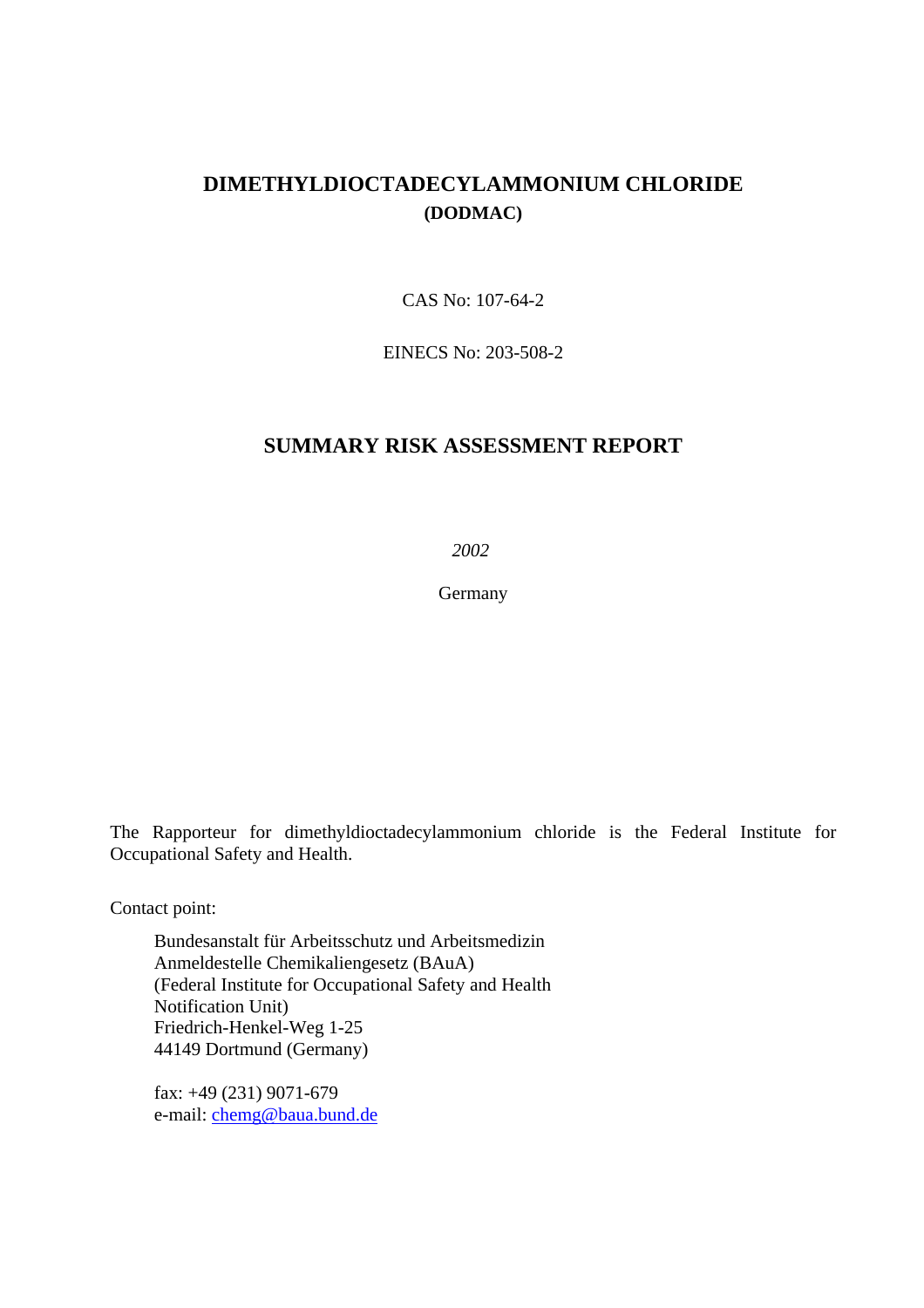**Date of Last Literature Search : 1995<br>Review of report by MS Technical Experts finalised: December 1998 Review of report by MS Technical Experts finalised:** December 1998 **December 1998 Final report:** 

**© European Communities, 2002**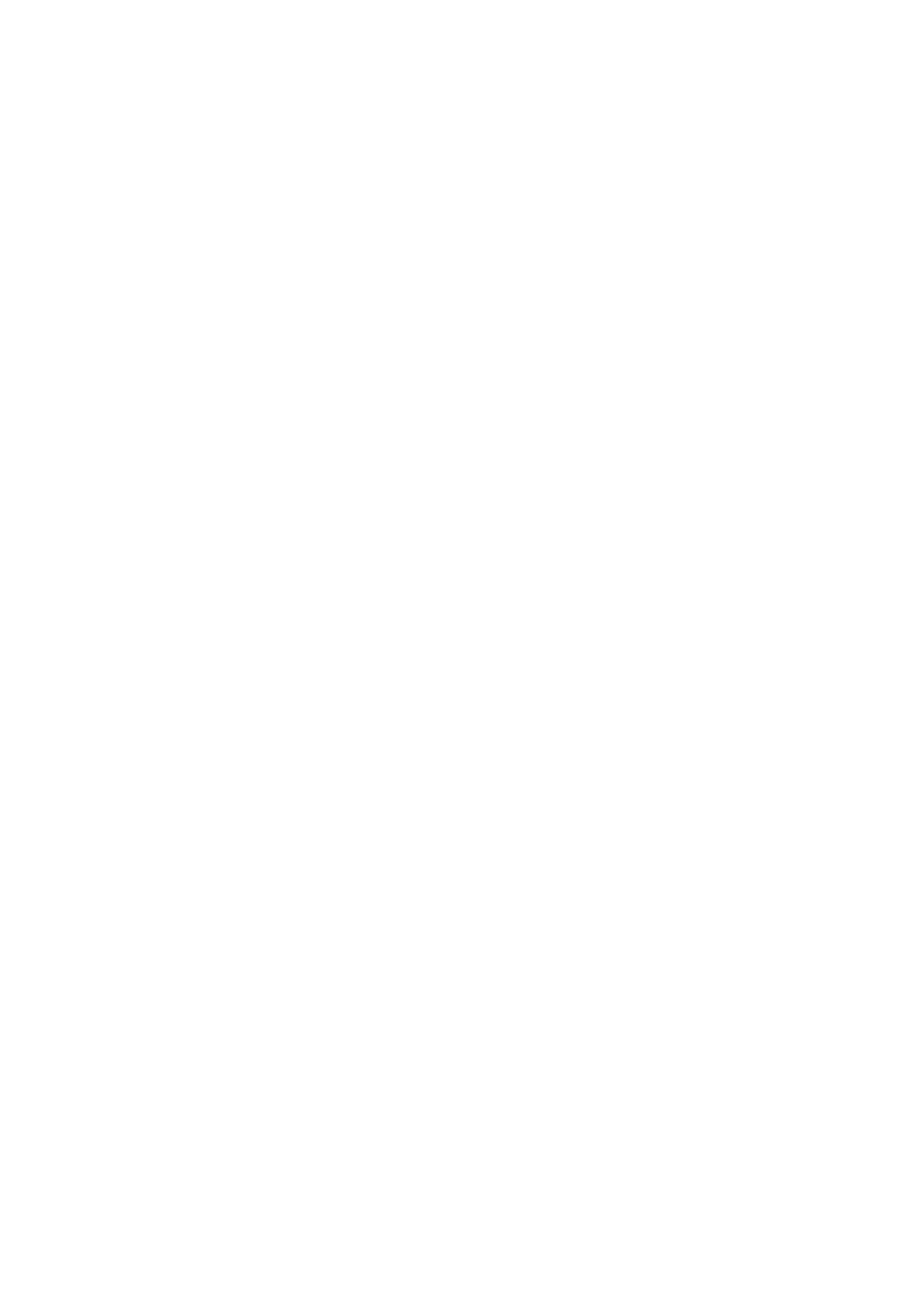#### **PREFACE**

This document provides a summary, with conclusions, of the risk assessment report of the substance dimethyldioctadecylammonium chloride that has been prepared by Germany in the context of Council Regulation (EEC) No. 793/93 on the evaluation and control of existing substances.

For detailed information on the risk assessment principles and the procedures followed, the underlying data and the literature references, the reader is referred to the original Comprehensive Risk Assessment Report that can be obtained from the European Chemicals Bureau<sup>2</sup>. The present summary report should preferably not be used for citation purposes.

 $\overline{a}$ 

<sup>2</sup> European Chemicals Bureau – Existing Chemicals – http://ecb.jrc.it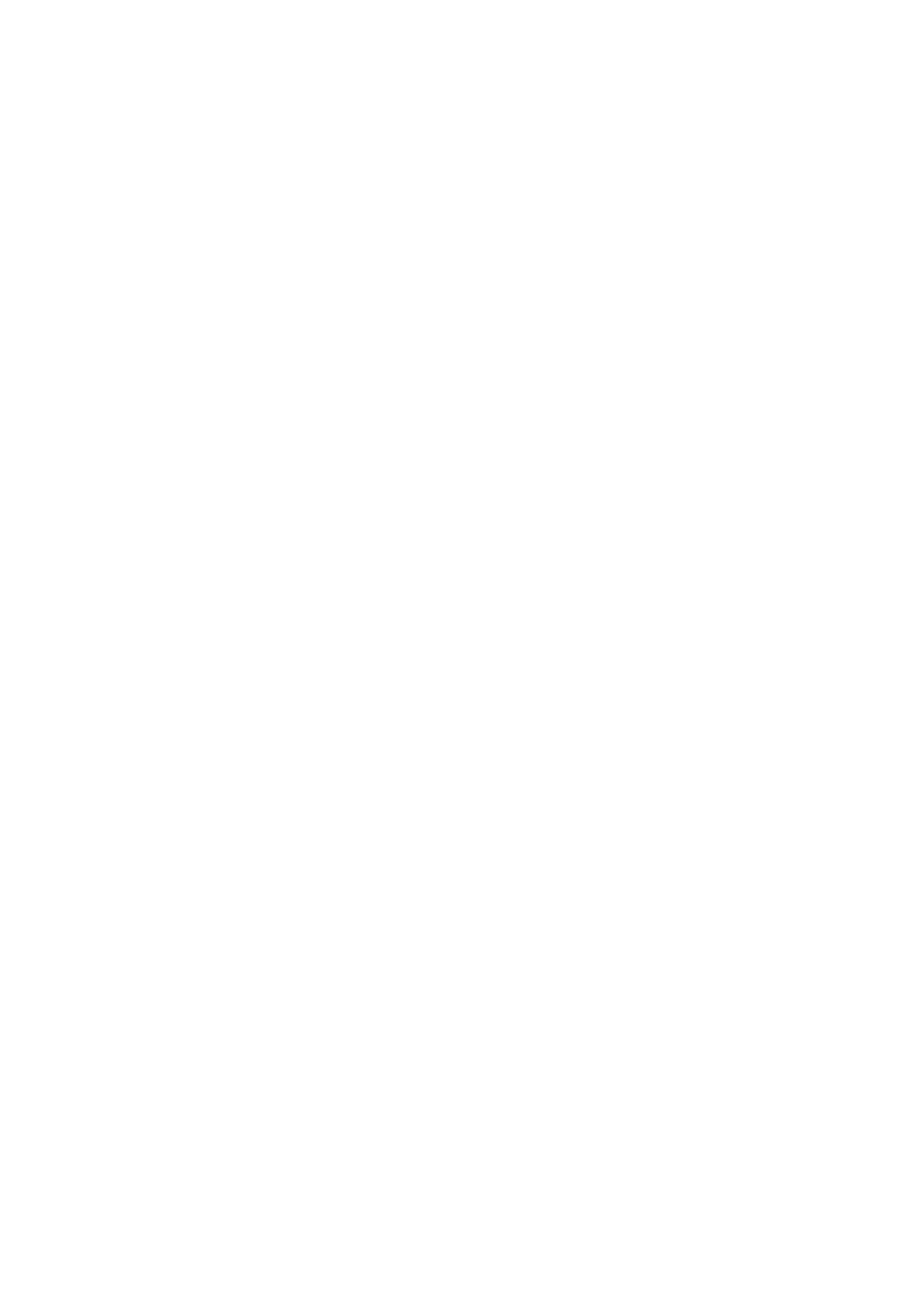# **CONTENTS**

|   |     | $\overline{3}$       |
|---|-----|----------------------|
|   |     | 3                    |
|   |     | $\overline{4}$       |
|   |     | $\overline{4}$       |
|   |     | 5                    |
| 2 |     | 6                    |
| 3 |     | $\overline{7}$       |
|   |     | $\overline{7}$       |
|   |     | 9                    |
|   |     | 10<br>10<br>11<br>11 |
|   |     | 12                   |
|   |     | 12<br>12<br>13<br>14 |
|   | 4.2 | 15                   |
|   |     | 16<br>16<br>17<br>18 |
| 5 |     | 19                   |
|   |     | 19                   |
|   |     | 19                   |

# **TABLES**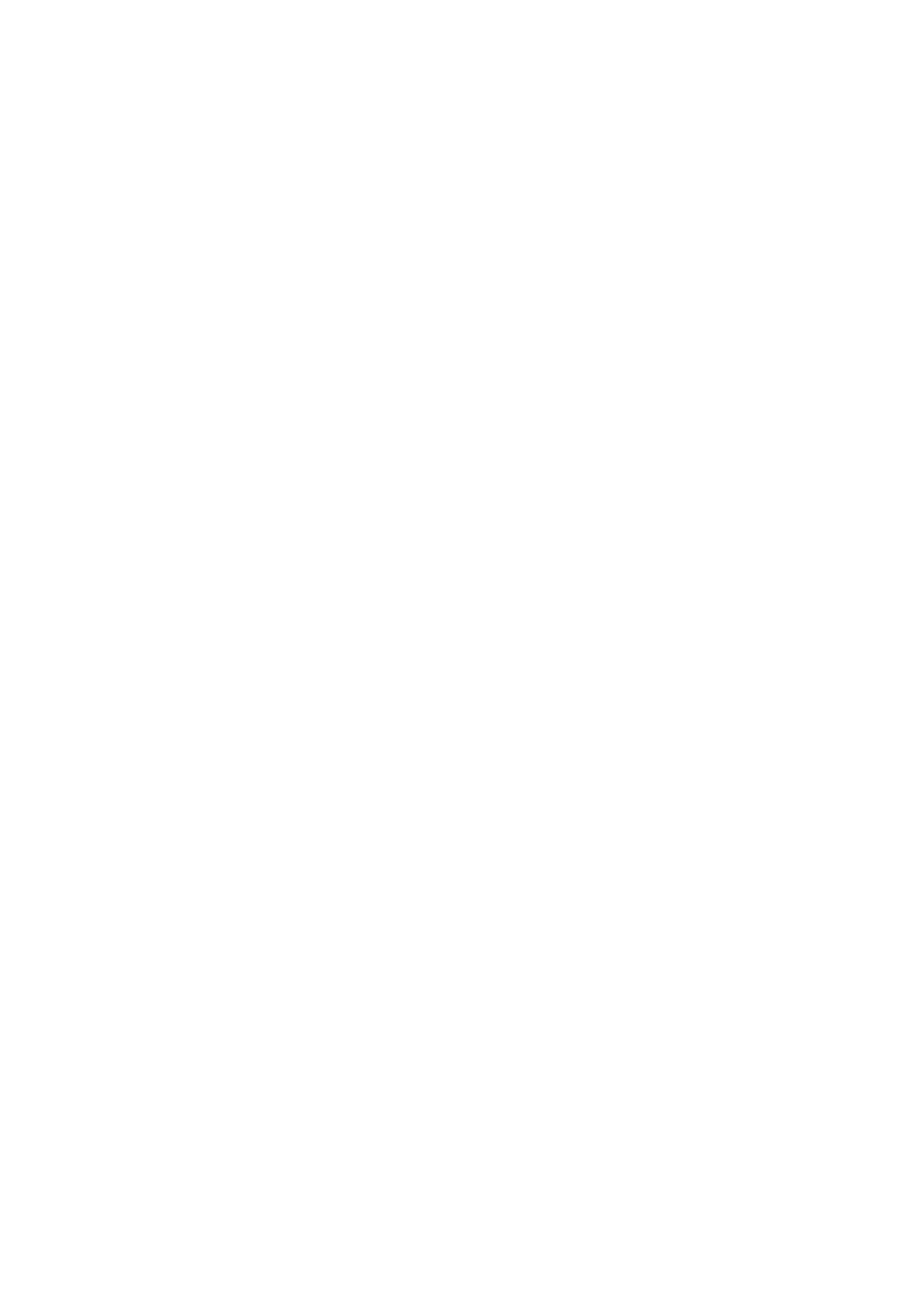### <span id="page-13-0"></span>**1 GENERAL SUBSTANCE INFORMATION**

#### <span id="page-13-1"></span>**1.1 IDENTIFICATION OF THE SUBSTANCE**

| <b>CAS</b> Number:    | $107 - 64 - 2$                                          |
|-----------------------|---------------------------------------------------------|
| <b>EINECS Number:</b> | 203-508-2                                               |
| <b>IUPAC</b> Name:    | Dimethyldioctadecylammonium chloride                    |
| Synonyms:             | <b>DODMAC</b>                                           |
|                       | Distearyldimethylammonium chloride (DSDMAC)             |
| CA-Index name:        | 1-Octadecanaminium, N,N-dimethyl-N-octadecyl-, chloride |
| Empirical formula:    | $C_{38}H_{80}NCl$                                       |
| Structural formula:   |                                                         |

$$
\begin{array}{c}\n\mathsf{C} \mathsf{H}_3 \\
\mathsf{H}_3 \mathsf{C} - \mathsf{N}^{-1} - (\mathsf{C} \mathsf{H}_2)_{17} \mathsf{C} \mathsf{H}_3 \\
\vdots \\
\mathsf{C} \mathsf{I}^{-1} \\
\mathsf{C} \mathsf{I}^{-1} \\
\mathsf{I}^{-1} \\
\mathsf{I}^{-1} \\
\mathsf{I}^{-1} \\
\mathsf{I}^{-1} \\
\mathsf{I}^{-1} \\
\mathsf{I}^{-1} \\
\mathsf{I}^{-1} \\
\mathsf{I}^{-1} \\
\mathsf{I}^{-1} \\
\mathsf{I}^{-1} \\
\mathsf{I}^{-1} \\
\mathsf{I}^{-1} \\
\mathsf{I}^{-1} \\
\mathsf{I}^{-1} \\
\mathsf{I}^{-1} \\
\mathsf{I}^{-1} \\
\mathsf{I}^{-1} \\
\mathsf{I}^{-1} \\
\mathsf{I}^{-1} \\
\mathsf{I}^{-1} \\
\mathsf{I}^{-1} \\
\mathsf{I}^{-1} \\
\mathsf{I}^{-1} \\
\mathsf{I}^{-1} \\
\mathsf{I}^{-1} \\
\mathsf{I}^{-1} \\
\mathsf{I}^{-1} \\
\mathsf{I}^{-1} \\
\mathsf{I}^{-1} \\
\mathsf{I}^{-1} \\
\mathsf{I}^{-1} \\
\mathsf{I}^{-1} \\
\mathsf{I}^{-1} \\
\mathsf{I}^{-1} \\
\mathsf{I}^{-1} \\
\mathsf{I}^{-1} \\
\mathsf{I}^{-1} \\
\mathsf{I}^{-1} \\
\mathsf{I}^{-1} \\
\mathsf{I}^{-1} \\
\mathsf{I}^{-1} \\
\mathsf{I}^{-1} \\
\mathsf{I}^{-1} \\
\mathsf{I}^{-1} \\
\mathsf{I}^{-1} \\
\mathsf{I}^{-1} \\
\mathsf{I}^{-1} \\
\mathsf{I}^{-1} \\
\mathsf{I}^{-1} \\
\mathsf{I}^{-1} \\
\mathsf{I}^{-1} \\
\mathsf{I}^{-1} \\
\mathsf{I}^{-1} \\
\mathsf{I}^{-1} \\
\mathsf{I}^{-1} \\
\mathsf{I}^{-1} \\
\mathsf{I}^{-1} \\
\mathsf{I}^{-1} \\
\mathsf{I}^{-1} \\
\mathsf{I}^{-1} \\
\mathsf{I}^{-1} \\
\mathsf{I}^{-1} \\
\mathsf{I}^{-1} \\
\mathsf{I}^{-1} \\
\mathsf{I}
$$

Molecular weight: 586.52 g/mol

Dimethyldioctadecylammonium chloride (DODMAC) as an isolated substance is not produced or used in a commercial range. But it is one of the active component of the technical product ditallowdimethylammonium chloride (DHTDMAC) which is of commercial interest:

| <b>CAS Number:</b>    | 61789-80-8                                                                                                                     |
|-----------------------|--------------------------------------------------------------------------------------------------------------------------------|
| <b>EINECS Number:</b> | $263 - 090 - 2$                                                                                                                |
| <b>IUPAC</b> Name:    | N,N-Dimethyl-N,N-di-n-alkyl(C16-18)-ammoniumchloride                                                                           |
| Synonyms:             | Di(hydrogenated tallow alkyl) dimethylammoniumchlorides<br>(DHTDMAC)                                                           |
| Empirical formula:    | approx. $C_{36,4}H_{76,8}NC1$<br>(related to approx. 65 % $C_{38}H_{80}NCl$ , 30 % $C_{34}H_{72}NCl$ , 5 % $C_{30}H_{64}NCl$ ) |
| Structural formula:   |                                                                                                                                |

$$
\begin{array}{c}\n\mathsf{CH}_3 \\
\mathsf{H}_3\mathsf{C} - \mathsf{N}^{-1} \\
\vdots \\
\mathsf{CH}_2\n\end{array}
$$
\n
$$
\begin{array}{c}\n\mathsf{CH}_2 \\
\mathsf{CH}_3 \\
\mathsf{Cl}^-\n\end{array}
$$

Molecular weight: approx. 567 - 573 g/mol (ECETOC, 1993)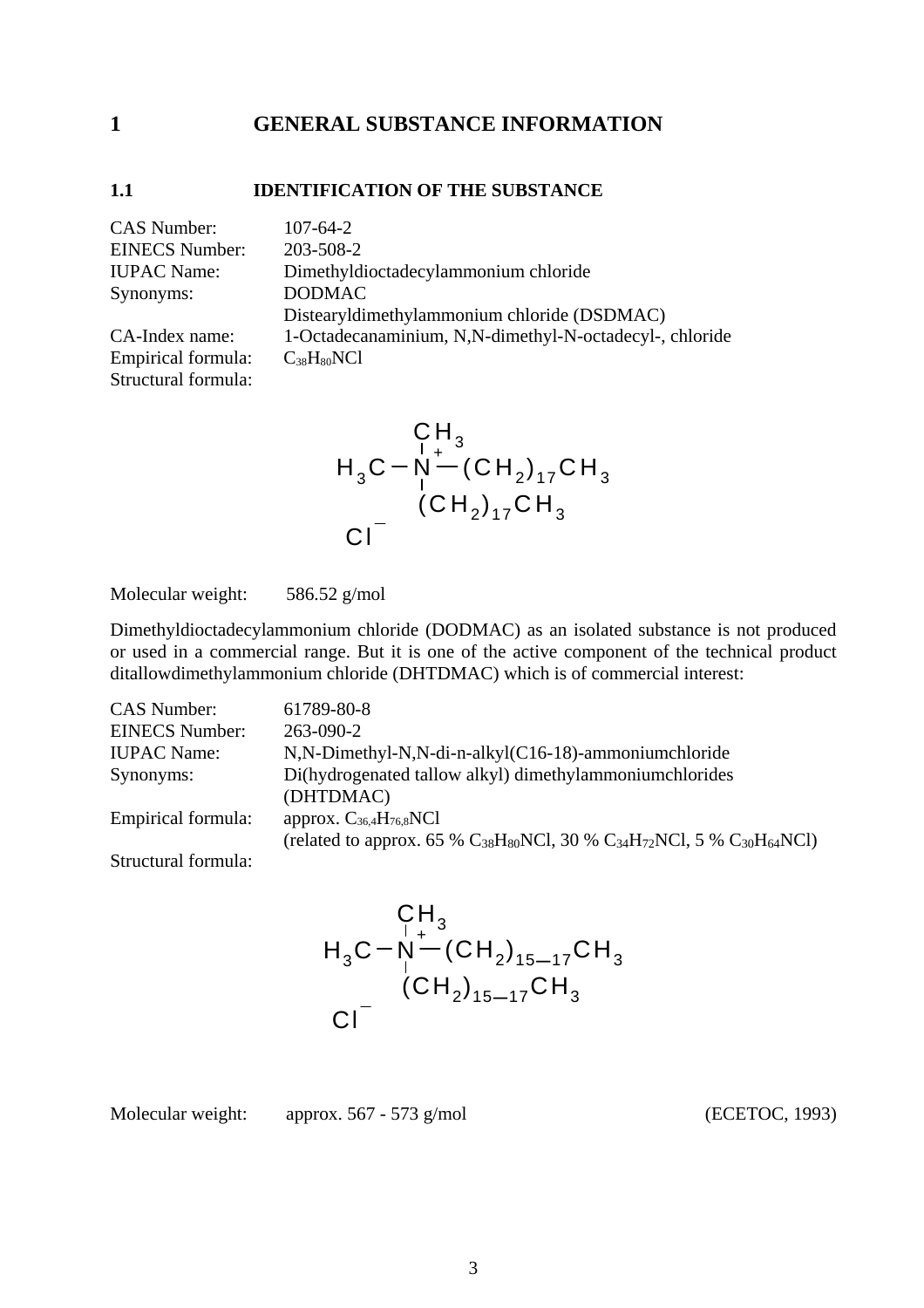Dimethyldialkyl $(C_{16-18})$ ammoniumchloride (DHTDMAC) is a mixture of quaternary ammonium compounds, with DODMAC as the main component, which is produced from hardened, i.e. hydrogenated natural fats. The alkyl chain length distribution related to the total molecule in standard European products with bovine tallow as the most important raw fat (e.g. Praepagen WK, Genamin DSAC) is:

| $\mathrm{C}_{12}$ | max. 2 %    |                    |
|-------------------|-------------|--------------------|
| $\mathrm{C_{14}}$ | $1 - 5\%$   |                    |
| $\mathrm{C_{16}}$ | $25 - 35%$  |                    |
| $\mathrm{C}_{18}$ | about $65%$ |                    |
| $\mathrm{C}_{20}$ | max. 2 %    | (Heechst AG, 1980) |

According to these distributions, DHTDMAC consists of about 65 % of  $C_{18}$ -chains. Since each molecule contains two alkyl chains, the proportion of DODMAC related to the total content of dimethyldialkylammonium compounds can be estimated as 42 % DODMAC contained in DHTDMAC.

#### <span id="page-14-0"></span>**1.2 PURITY/IMPURITIES, ADDITIVES**

The active content of technical pure DHTDMAC amounts to a w/w  $\geq$  95 %, of which free amines and hydrochlorides amount to a  $w/w \le 3$  % (the active content is defined as the sum of quaternary ammonium compounds inclusively the free amines and hydrochlorides).

Impurities are:

| Monoalkyl $(C_{16-18})$ trimethylammoniumchloride                                        | $<$ 4 % |
|------------------------------------------------------------------------------------------|---------|
| Dialkyl $(C_{16-18})$ methylamine, Trialkyl $(C_{16-18})$ amine and their hydrochlorides | $<$ 2 % |
| <i>Isopropanol</i>                                                                       | $<$ 2 % |
| Water                                                                                    | $<$ 4 % |
| Sodium chloride                                                                          | $< 1$ % |

Technical pure DHTDMAC is not used as such but as paste-like preparations with an active content of a w/w approx. 77 %, approx. 13 % isopropanol, < 2 % free amines and hydrochlorides and approx. 10 % water (Hoechst AG, 1980).

Concerning DODMAC the exact composition regarding the impurities is not known. Therefore an active content of 100 % for DODMAC is assumed in the following risk assessment.

#### <span id="page-14-1"></span>**1.3 PHYSICO-CHEMICAL PROPERTIES**

DODMAC and DHTDMAC belong to the group of the quaternary ammonium compounds ("quats") and are cationic tensides.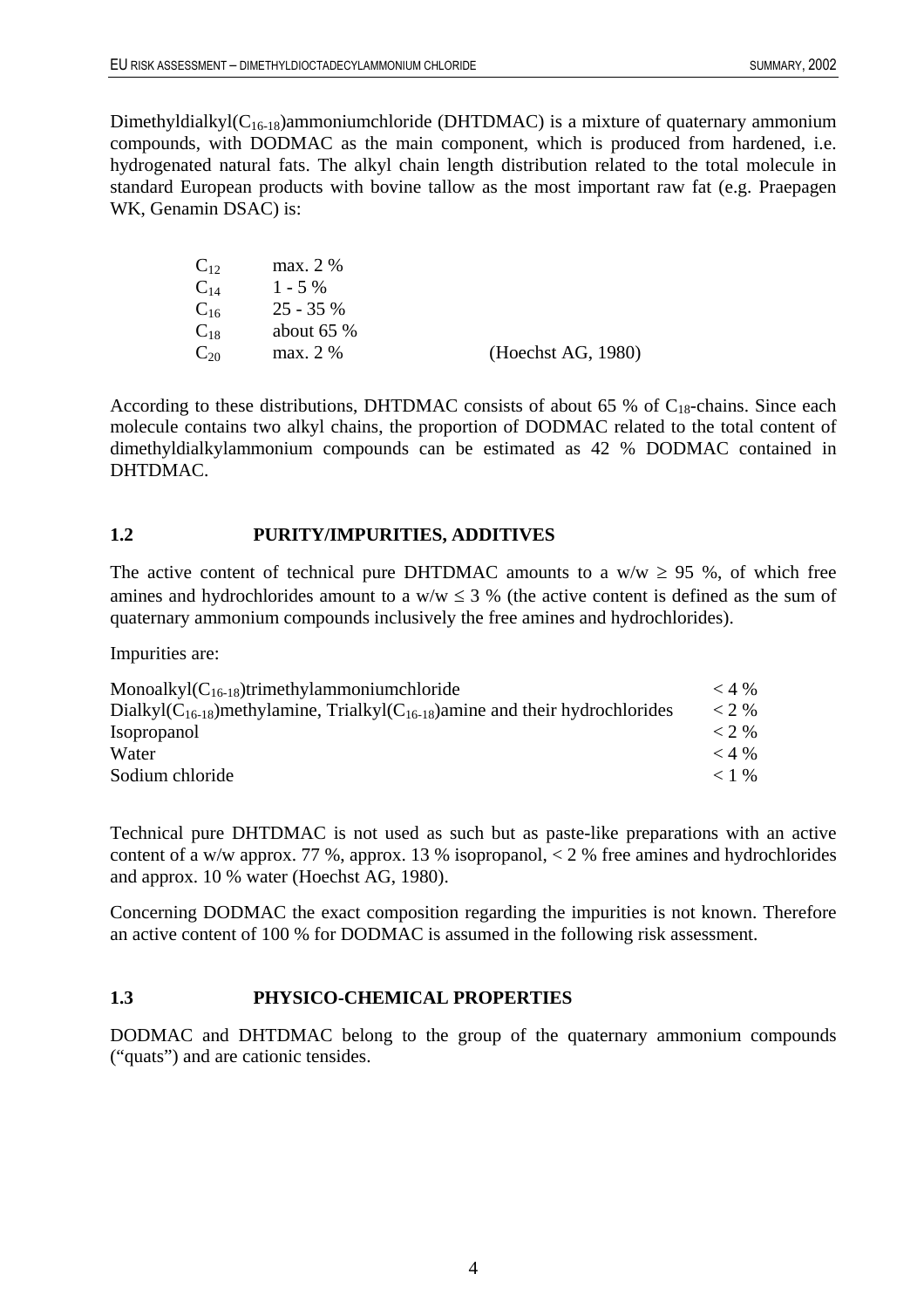|                                  | <b>DODMAC</b><br>(active content 100 %)                                                                 | <b>DHTDMAC</b><br>(active content $\geq$ 95 %)                            |
|----------------------------------|---------------------------------------------------------------------------------------------------------|---------------------------------------------------------------------------|
| Physical state                   | solid                                                                                                   | solid                                                                     |
| Melting point                    | $72-122 °C$                                                                                             | $60 - 65 °C$                                                              |
| Boiling point                    | decomposition at 135 °C                                                                                 | decomposition at 120 °C                                                   |
| Density                          | 0.84 g/cm <sup>3</sup> at 88 $^{\circ}$ C                                                               | 0.86 g/cm <sup>3</sup> at 50 $^{\circ}$ C                                 |
| Vapour pressure                  | negligible because of the salt character                                                                | negligible because of the salt character                                  |
| Surface tension                  | 11 mN/m at 20 $\degree$ C<br>(saturated solution; method: film balance)                                 | no data available                                                         |
| Water solubility                 | not soluble, dispersible<br>$2.7 \text{ mg/l}$<br>$\leq 1$ pg/l]                                        | not soluble, dispersible                                                  |
| Partition coefficient<br>log Kow | 3.80 (measured)                                                                                         | no data available)                                                        |
| Flash point                      | not applicable because substance is solid                                                               | not applicable because substance is solid                                 |
| Flammability                     | not highly flammable;<br>no data available, but the behaviour is assumed to<br>be comparable to DHTDMAC | not highly flammable;<br>A.12 not conducted because of structural reasons |
| Explosive properties             | not explosive because of structural reasons                                                             | not explosive because of structural reasons                               |
| Oxidising properties             | no oxidizing properties because of structural<br>reasons                                                | no oxidizing properties because of structural<br>reasons                  |

#### <span id="page-15-1"></span>**Table 1.1** Physico-chemical properties

#### <span id="page-15-0"></span>**1.4 CLASSIFICATION**

Classification of pure DODMAC according to Annex I of Directive 67/548/EC; 28<sup>th</sup> ATP:

Xi *Irritant* R 41 *Risk of serious damage to eyes* N *Dangerous for the environment* R 50/53 *Very toxic to aquatic organisms, may cause long-term adverse effects in the aquatic environment* 

Technical grade DODMAC (77% dimethyldioctadecylammonium chloride, 11.3% isopropanol and 11.7% water) causes corrosion after a 4-hour contact with the skin of rabbits: A test with 6 rabbits (semi-occlusive application of 0.5 ml for 4 hours) resulted in moderate irritation, the effects increased after the day of application till exhibition of severe necrosis after a 14-day observation time. According to these data and the criteria of Directive 93/21/EEC, technical grade "DODMAC" (containing approximately 12% isopropanol) is to be classified "C, corrosive" and labelled "R 34, causes burns".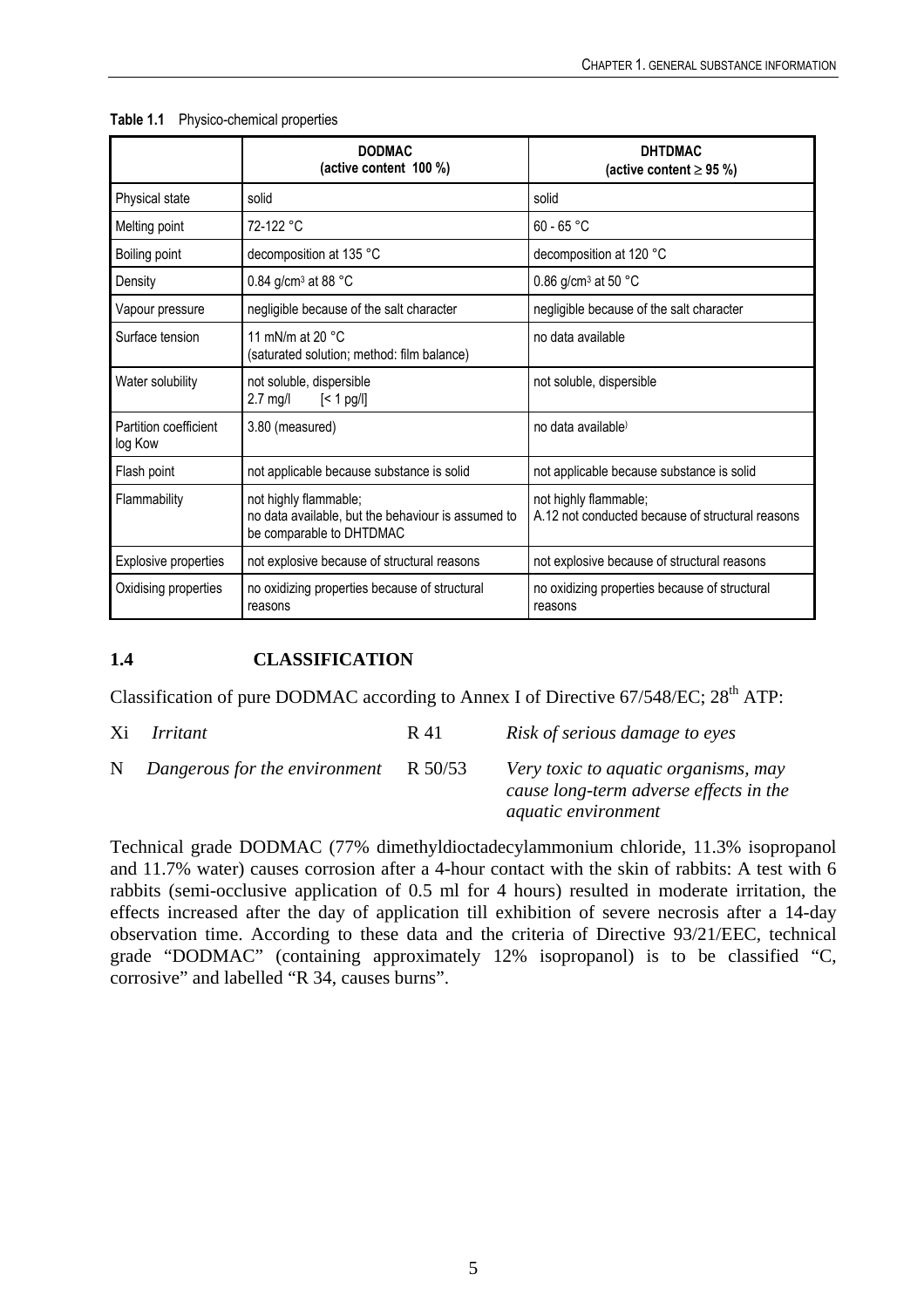### <span id="page-16-0"></span>**2 GENERAL INFORMATION ON EXPOSURE**

Dimethyldioctadecylammonium chloride (DODMAC) as an isolated substance is not produced or used in a commercial range. DODMAC occurs as a major component of the technical product dihydrogenated tallow dimethyl ammonium chloride (DHTDMAC).

DHTDMAC is produced from tallow acids by the following synthesis pathway:

tallow  $\rightarrow$  tallowfatty acid  $\rightarrow$  tallowfatty acid nitrile  $\rightarrow$  dihydrogenated tallow amine  $\rightarrow$ dihydrogenated tallow methyl amine  $\rightarrow$  dihydrogenated tallow dimethyl ammonium chloride (DHTDMAC, containing about 42% DODMAC).

The alkyl chains of this compound consist of 60-70% C18-chains, so the proportion of DODMAC is about 42% related to the total content of dialkyldimethylammonium compounds.

The following exposure assessment is performed for DODMAC in particular. If appropriate, data for DHTDMAC are considered. All figures for DHTDMAC (if not other more stated) are related to the active compound and do not include the solvent content of the technical product.

In the EU, DHTDMAC is produced at six sites. The actual production volume was estimated to 5,004 t in 1996 and 5,651 t in 1997.

The use pattern of DHTDMAC in the EU is:

- Fabric softeners. The consumption amount in the EU decreased from about 65,000 t/a in 1990 to 24,000 t/a in 1993. The consumption dropped to 591 t in 1996, 677 t in 1997 and 408 t in 1998. Data about the spatial distribution of the current use are not available.
- Synthesis of organic clays, which are used as drilling muds in oil industry and rheological additives in paints and lacquers. In Europe, 4,113 t of the DHTDMAC production were used for organofield bentonites in 1996, 4,605 t in 1997 and 4,986 t in 1998. In 1997, 4,137 t DHTDMAC were used in solvent-based paints. The total DHTDMAC amount processed by 5 organofield bentonite producers is 5,221 t.
- Other uses. In 1997, 369 t (1998: 276 t) DHTDMAC were used especially for car washing agents and hair conditioners.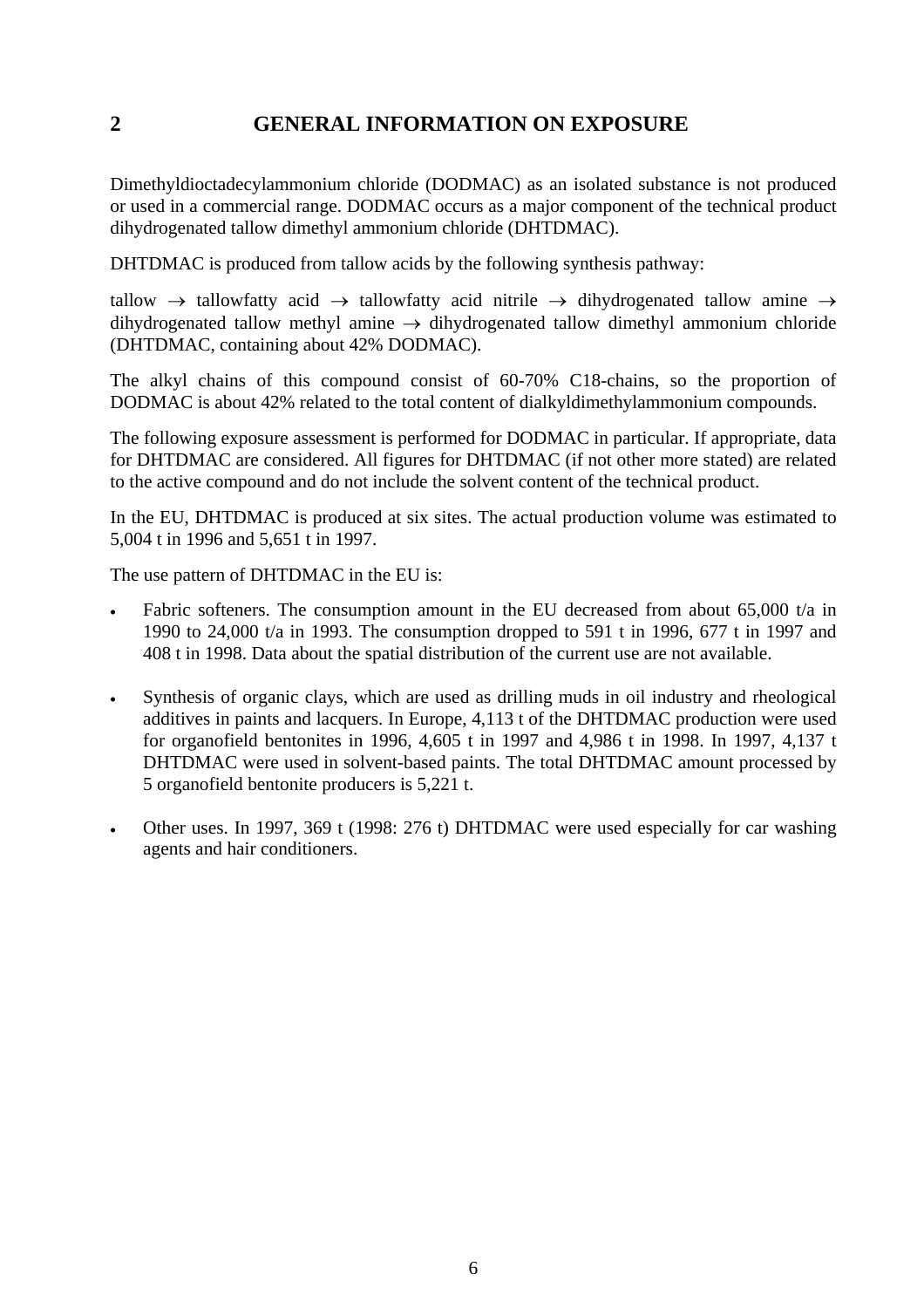# <span id="page-17-0"></span>**3 ENVIRONMENT**

### <span id="page-17-1"></span>**3.1 ENVIRONMENTAL EXPOSURE**

Releases of DODMAC into the environment via wastewater occur during production, during processing to and use of activated bentonites and during use of fabric softeners, car washing agents and hair conditioners.

There is different information about releases into the wastewater during production. While some producers state that under regular conditions no emission occurs, another company submitted analytical data. In the literature, high DHTDMAC concentrations in the wastewater of a producer are reported.

To activate bentonites, the natural cations are replaced by DHTDMAC to improve the swelling properties. The activated bentonites are used for the formulation of laquers (which are especially applied in the automobile industry), as drilling muds in oil production, in plastics and greases. With analytical measurements in the sewage no DODMAC could be detected. Therefore the release factor must be below 1.1%.

During the use of fabric softeners, DHTDMAC is adsorbed nearly quantitatively onto the fibre, but will be removed completely during the next wash. As the substance is chemically stable under washing conditions, the total volume used for softeners will be emitted into the household sewage. The same release path has to be expected for additives in cosmetics and car washing products.

Releases into the terrestrial compartment are expected due to application of sewage sludge from municipal sewage treatment plants as fertilizer.

The environmental behaviour of DODMAC is determined by the following characteristics:

- DODMAC is not readily biodegradable.
- Hydrolysis and photolysis are not expected under environmental conditions.
- Based on the moleculare structure of DODMAC, no volatility is expected
- The  $Kp_{\text{sed and }}Kp_{\text{solid}}$  of 10,000 l/kg indicate a relevant adsorption onto both the mineral and the organic fraction of sediment and soil
- The  $Kp<sub>sl30</sub>$  of 16,800 l/kg indicates a relevant adsorption onto suspended matter
- In aqueous phase DODMAC is not really dissolved but always occurs in vesicles together with other lipophilic organics.

Relevant bioaccumulation from water and sediment is not expected. In wastewater treatment plants (WWTPs) 95 % of the substance are estimated to be removed, mainly by adsorption onto sludge.

The ecological effects of the substance are strongly dependent on the test medium, differences are caused by adsorption onto suspended matter and complexation with anionics. Therefore the relevant ecotoxicity values are derived from tests in river water. For the aquatic risk assessment, the  $PEC<sub>bulk</sub>$  (which includes the fraction adsorbed onto suspended matter) has to be calculated as the PEC being adequate to the river water tests.

**P**redicted **E**nvironmental **C**oncentrations (PEC) (sum of local and regional concentration) are calculated for the local aquatic environments of the production and processing sites using all site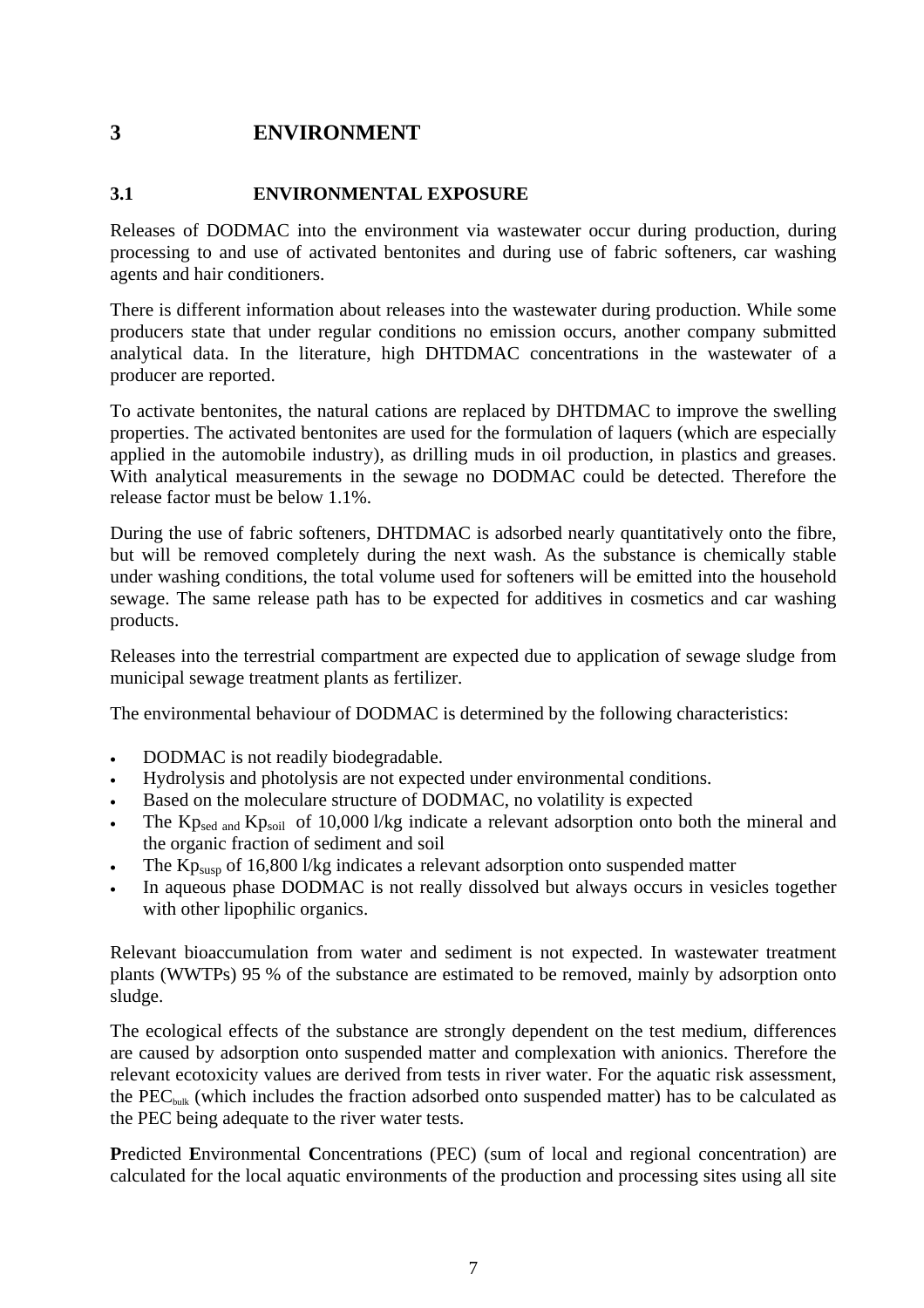specific information available. The resulting  $PEC_{bulk,local}$  for the production sites range between 0 (no emission into sewage at four sites) and  $0.22 \mu g/l$ . For the five processing sites the PEC<sub>bulk,local</sub> range from 0 (no emission into sewage at 1 site) to  $0.43 \mu$ g/l.

In addition, local PECs are estimated for the use of activated bentonites in paint and laquers and for the emissions via household sewage due to use as fabric softeners, in hair conditioners and car washing agents.

For the use of activated bentonites at a medium/large paint user site with a paint consumption of 10 t/month, a PEC<sub>bulk,local</sub> of 0.41  $\mu$ g/l was calculated.

For the emission of DODMAC via household sewage, two scenarios were calculated. The first scenario is based on the DODMAC consumption figures for 1998. Additionally, a scenario based on the fabric softener consumption from 1989/90 is calculated, with the rationale to better compare monitoring data with estimated values and to reflect the decrease of environmental pollution in the last years. The second scenario was not used for the risk characterisation. A PEC<sub>bulk,local</sub> of 0.54 µg/l was derived based on consumption figures for 1998. With the consumption figures for 1989/90 a  $PEC_{bulk,local}$  of 10.5  $\mu$ g/l was calculated.

PEC estimation for the sediment compartment was performed using the local aquatic  $PEC_{water}$ and the  $Kp_{sed}$  of 10,000. For the production sites the estimated  $PEC_{sed}$  ranged from 0 (no emission into sewage at four sites) to 2.9 mg/kg dw. For the processing sites the  $PEC_{sed}$  range from 0 (no emission into sewage at 1 site) to 5.7 mg/kg dw.

For the use of activated bentonites a PEC<sub>sed</sub> of 1.7 mg/kg dw was calculated.

From the emission via household sewage a  $PEC_{sed}$  of 7 mg/kg dw was derived based on the consumption figures for 1998 and a PEC<sub>sed</sub> of 137 mg/kg dw based on the consumption figures for 1989/90.

Because an extremely low volatility of DODMAC is to be expected, no significant exposure of the atmosphere is assumed.

The elimination of DHTDMAC resp. DODMAC in WWTPs is dependent on adsorption onto sludge to a large extent. During application of sludge as fertilizer, the substance reaches agricultural soils. The concentration of DODMAC in sewage sludge is calculated from the emission into the local treatment plant, the sludge adsorption rate of 55% and the sewage sludge production rate of 710 kg/d to 120 mg/kg dw based on consumption figures for 1998 and to 1,300 mg/kg dw for the consumption figures for 1989/90. The resulting bulk concentration in agricultural soil is 0.49 mg/kg dw for the 1998 consumption figure. For the consumption figures for 1989/90 the respective PEC is 5.3 mg/kg dw.

A lot of monitoring data are available for DHTDMAC. For the interpretation of the aquatic monitoring data, it has to be considered that the figures stand for total concentrations, i.e. no distinction has been made between the "dissolved" (in reality: included in vesicles) and the adsorbed fractions. In surface waters concentrations up to 92 µg/l were measured in the 1980ies.

The examination of the pollution of suspended particles in the river Rhine showed that the DHTDMAC concentrations decreased from about 200 mg/kg in 1982 to 25-50 mg/kg in 1994. In the same period the German DHTDMAC consumption for softeners had dropped by more than 90%. More recent data reflecting the actual exposure situation are not available.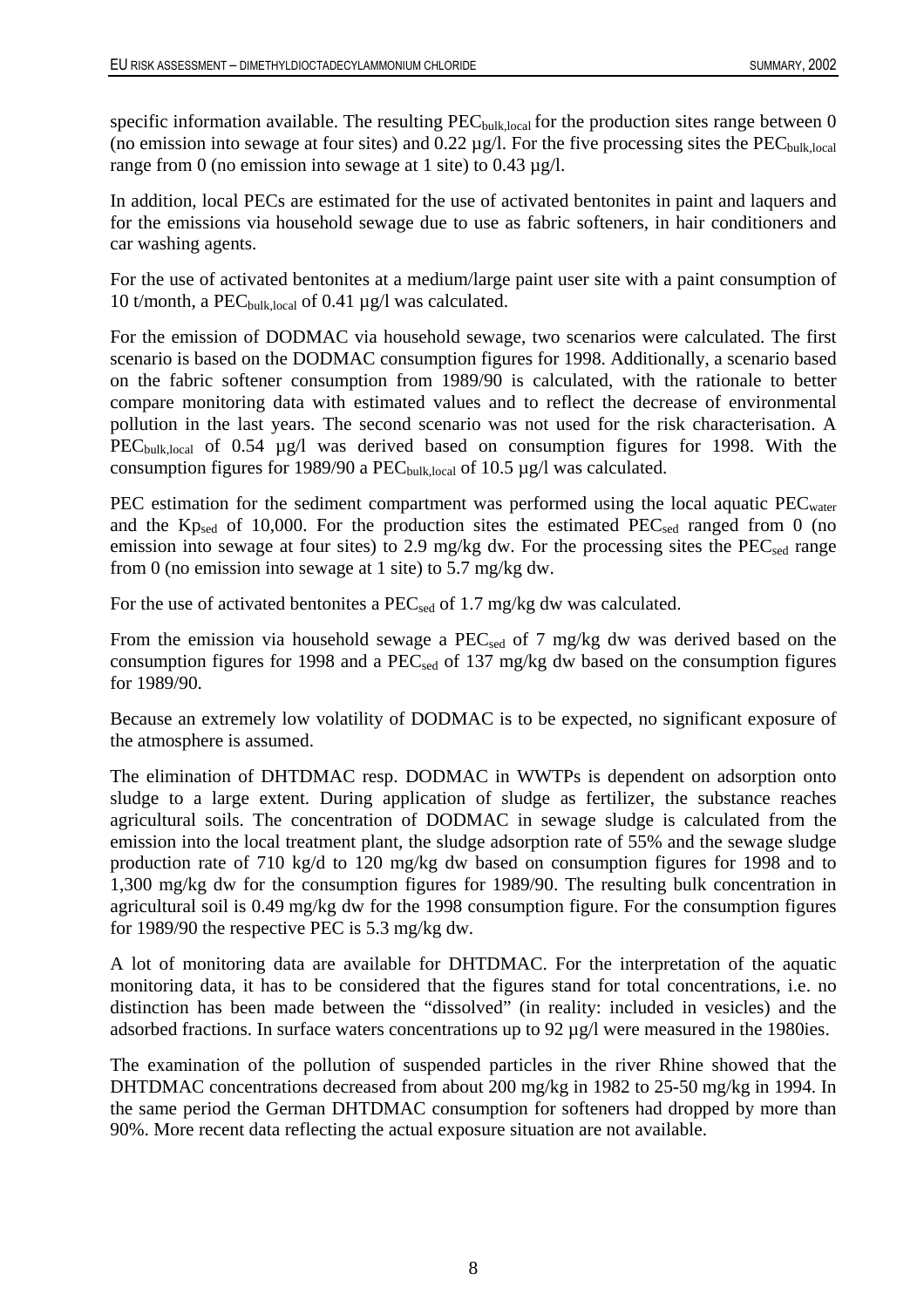<span id="page-19-1"></span>For the assessment of **regional exposure** only the emissions during use as fabric softeners, car washing agents and hair conditioners are considered. The releases during production, processing to activated bentonites and use of the bentonites by lacquers are relatively small and can be neglected. The resulting values are:

|                        | 1989/90 | 1998   |
|------------------------|---------|--------|
| PECwater, bulk [µg/l]  | 6.3     | 0.14   |
| PECwaterphase [µg/l]   | 5.1     | 0.11   |
| PECsediment [mg/kg dw] | 80      | 1.7    |
| PECagr.soil [mg/kg dw] | 0.29    | 0.0067 |

**Table 3.1** PECs for the use as fabric softeners, hair conditioners and car washing products

#### <span id="page-19-0"></span>**3.2 EFFECTS ASSESSMENT**

The toxicity of DODMAC is influenced by adsorption onto surfaces, complexation, water quality, usage of solvents and concentration of by-products. Because the database for the pure DODMAC ( $> 95\%$  purity, C<sub>18</sub>-chain length) would be too small to reveal all these parameters, it is necessary to use ecotoxicological test results for the commercial product DHTDMAC (71-78% active ingredient = quaternary ammonia, different chain lengths) for the effects assessment as well.

Short- and long-term tests are available with fish, invertebrates and algae using both laboratory water and river water. As it is assumed that tests with river water are more relevant these values are used for the environmental hazard assessment.

The most sensitive aquatic species to DODMAC/DHTDMAC is the algae *Selenastrum capricornutum*: in river water tests, a 5d-NOEC =  $62 \mu g/l$  was determined, while in laboratory water, the 96h-NOEC was 6 µg/l. From a long-term test with *Daphnia magna* a 21d-NOEC for reproduction of 380 µg/l in river water was derived. In an embryo-larval test with *Pimephales promelas* a 33d-NOEC of 230 µg/l in river water was found. With an assessment factor of 10 a **Predicted No Effect Concentration for riverwater (PNEC<sub>riverwater</sub>) of 6.2 µg/l was derived from** the NOEC for *Selenastrum capricornutum*.

For the derivation of a PNEC<sub>sediment</sub> the result from whole-sediment long-term tests with benthic organisms were used. In a test with the epibenthic midge larva *Chironomus riparius*, a 24d-NOEC for midge emergence of 876 mg/kg dw was obtained. For the endobenthic oligochaete *Lumbriculus variegatus* a 28d-NOEC of 5000 mg/kg dw was derived for survival, reproduction and growth. For the same endpoints a 28d-NOEC of 1,515 mg/kg dw was obtained for *Tubifex tubifex*. A 28d-EC<sub>10</sub> of 550 mg/kg dw was derived for this endobenthic species. In a further test with the bacterivorous nematode *Caenorhabiditis elegans* a 72h-NOEC of 1350 mg/kg dw was found. Test endpoints were growth, egg production and fertility.

The PNEC<sub>sediment</sub> was derived from the lowest available effect value, the  $EC_{10}$  of 550 mg/kg obtained for *Tubifex tubifex*. An assessment factor of 10 was applied to this value as long-term tests with benthic species representing 3 different living and feeding conditions are available. Therefore, the  $PNEC_{\text{sediment}}$  is 55 mg/kg dw.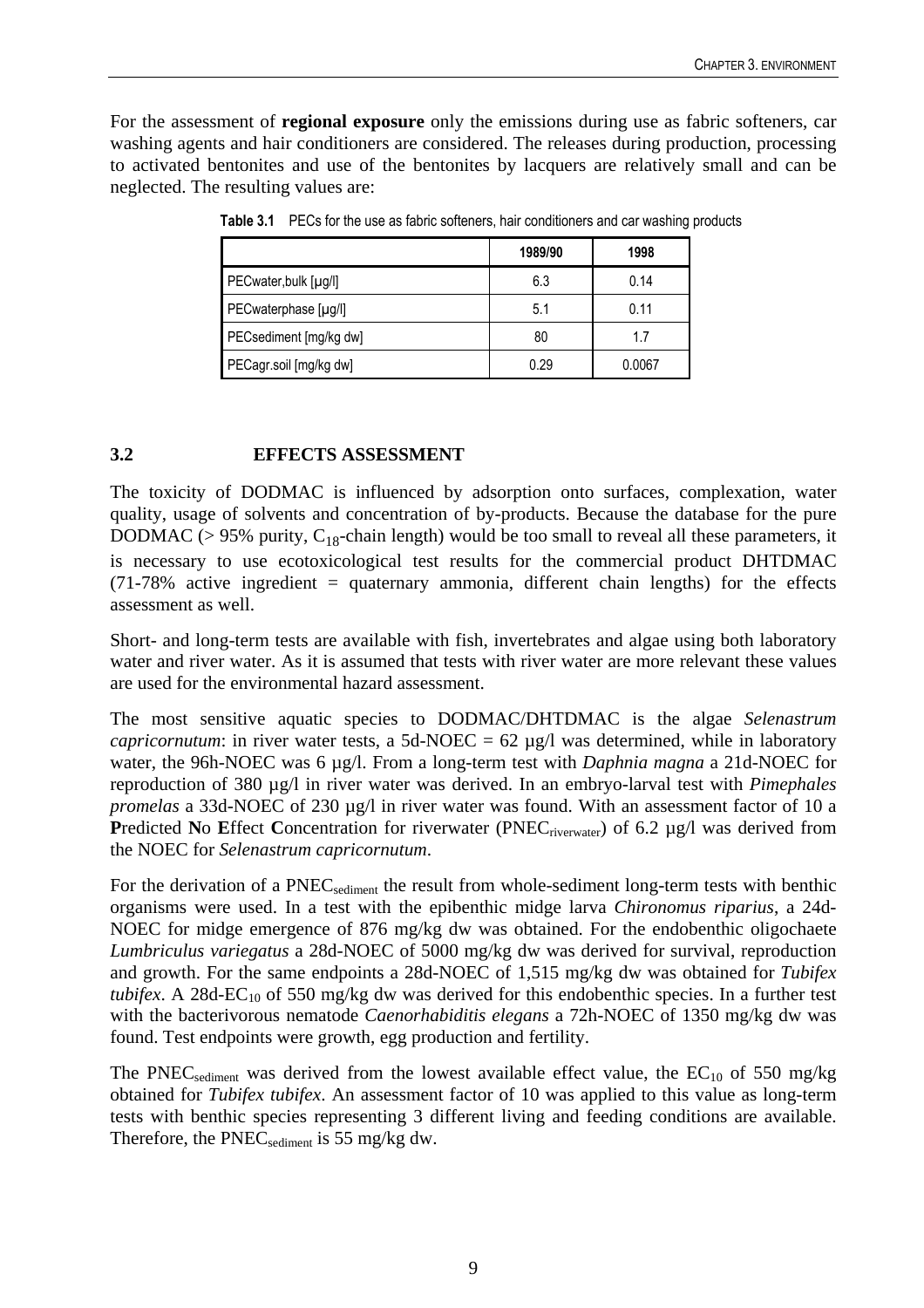The derivation of a PNEC for microorganisms is based on results from four tests on growth inhibition, respiration inhibition and nitrification inhibition with bacteria using DHTDMAC as test substance. Nitrifying bacteria were found to be the most sensitive microorganisms with the lowest  $EC_{50}$  of 2.1 mg/l. With an assessment factor of 10 a PNEC<sub>microorganisms</sub> of 0.21 mg/l was derived.

Concerning the terrestrial compartment, effect values are available for plants, earthworm and microorganisms. In a plant toxicity study the influence of DHTDMAC on the emergence of plant seedlings and the early growth stages of *Sorghum bicolor* and *Helianthus annuus* were investigated. After 28 days the  $EC_{50}$  for fresh weight reduction of the seedlings was 2,530 mg/kg for *Sorghum bicolor* and 2,930 mg/kg for *Helianthus annuus*. 1,000 mg/kg was the highest test concentration with no growth effect. In a test with the earthworm *Eisenia fetida* no significant reduction in body weight nor any behavioural effects were observed after 14 days at the only test concentration of 1,000 mg/kg dw DHTDMAC.

Concerning the toxicity of DHTDMAC to soil microorganisms two studies are available. Soil respiration was measured with soil samples amended with 12.3 g activated sludge and 365 mg DHTDMAC per kg standard soil. After 28 days no depression of oxygen uptake could be measured. In a further study two different soils containing 400 mg DHTDMAC/kg produced 96 and 119% carbon dioxide compared to the controls over 14 weeks.

Assuming that two trophic levels are covered with long-term data for plants and microorganisms, an assessment factor of 50 could be applied and a PNEC<sub>soil</sub> of 20 mg/kg is calculated.

#### <span id="page-20-0"></span>**3.3 RISK CHARACTERISATION**

#### <span id="page-20-1"></span>**3.3.1 Aquatic compartment**

For the six production sites the PEC/PNEC ratios are below one for wastewater treatment plants, aquatic compartment and sediment compartment. Therefore, no risk is to be expected for the environment from this life-cycle step (**conclusion ii**).

For the life-cycle step processing to activated bentonites a comparison between PEC and PNEC gives PEC/PNEC ratios below one for the aquatic and benthic compartment. Therefore, no risk is to be expected for the environment from this life-cycle step (**conclusion ii**).

For use of activated bentonites also the PEC/PNEC ratios for the aquatic and sediment compartment are below one and no risk is to be expected for the environment from this life-cycle step (**conclusion ii**).

<span id="page-20-2"></span>For emission of DODMAC via household sewage due to the use as fabric softeners, car washing agents and hair conditioners, the following PEC/PNEC ratios were calculated:

| <b>PEC/PNEC ratios</b>                                 | 1989/90          | 1998                |  |
|--------------------------------------------------------|------------------|---------------------|--|
| PEC <sub>local.bulk</sub> /PNEC <sub>river water</sub> | $10.5/6.2 = 1.7$ | $0.54/6.2 = 0.087$  |  |
| $C_{\text{eff}}$ /PNE $C_{\text{wwto}}$                | $42/210 = 0.2$   | $4.0 / 210 = 0.019$ |  |
| PEClocal,sed/PNECsed                                   | $137/55 = 2.5$   | $7.0/55 = 0.12$     |  |

**Table 3.2** PEC/PNEC ratios for the use as fabric softeners, car washing agents and hair conditioners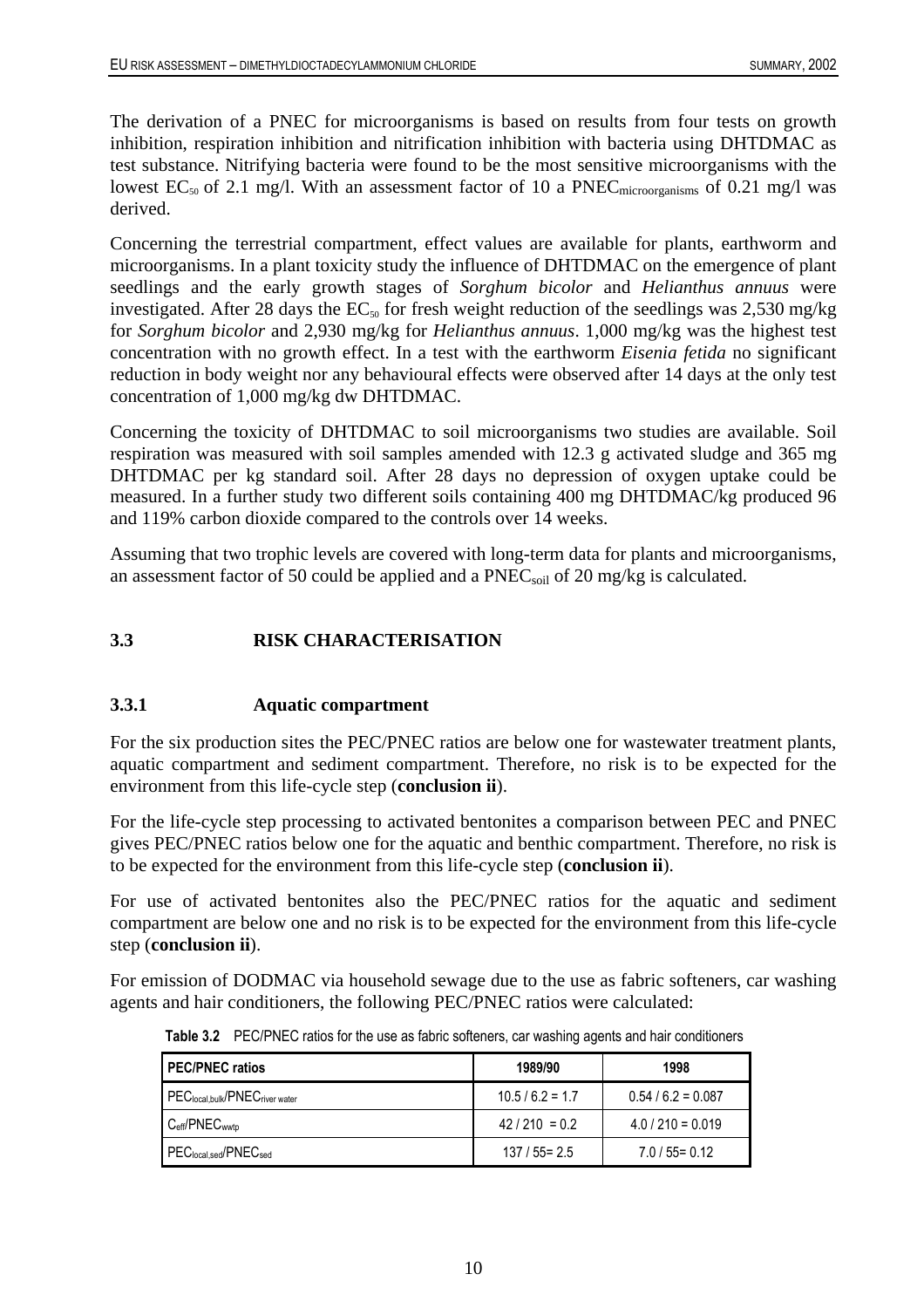The risk assessment based on consumption figures for the former use (period 1989/90) indicates that even if the household sewage is purified in a municipal wwtp, a risk to both aquatic and benthic organisms is expected. For the aquatic and sediment compartment an improvement of effect data is not possible as there are data from 3 trophic levels already available. Also the exposure data can not be improved to lead to a PEC/PNEC ratio of < 1. It has to be concluded that the former use of DHTDMAC as fabric softener led to a risk for the aquatic environment. However, the risk assessment is performed on the basis of recent emission data, and no conclusion is drawn from this scenario. The risk assessment based on the consumption figures from 1998 (uses as fabric softener, car washing agents, hair conditioners) does not indicate a risk for aquatic and sediment organisms (**conclusion ii**).

However, it should be considered that the present risk assessment is based on DODMAC only which is the major component of the technical product DHTDMAC. A risk assessment of DHTDMAC would lead to PECs which are higher by a factor of 2.4, while the PNECs are identical (as the toxicity of both substances is equal).

The DHTDMAC emissions via household sewage decreased substantially in the last decade, since the substance was largely replaced in fabric softeners. The consumption figures for the period 1996 to 1998 show no clear tendency. It has to be ensured that the use of DHTDMAC in fabric softeners, car washing agents and hair conditioners should not increase in the future.

Because an extremely low volatility of DODMAC is to be expected, no significant exposure of the atmosphere is assumed.

#### <span id="page-21-0"></span>**3.3.2 Terrestrial compartment**

The PEC<sub>local,soil</sub>/PNEC<sub>soil</sub> ratio due to the emissions via household sewage is below one both for the scenario based on consumption figures for 1989/90 and 1998.

The risk assessment indicates that a risk to soil organisms due to the uses of DHTDMAC in fabric softeners, car washing agents and hair conditioners is not to be expected (**conclusion ii)**.

#### <span id="page-21-1"></span>**3.3.3 Non compartment specific effects relevant to the food chain**

The bioconcentration of DODMAC in fish is only low. Thus biomagnification via the route fish  $\rightarrow$  fish-eating mammal or bird can be excluded.

In addition, bioaccumulation tests with the endobenthic species *Lumbriculus variegatus* and *Tubifex tubifex* also show a low bioaccumulation potential. Therefore, bioaccumulation via the food chain is not to be expected for DODMAC (**conclusion ii**).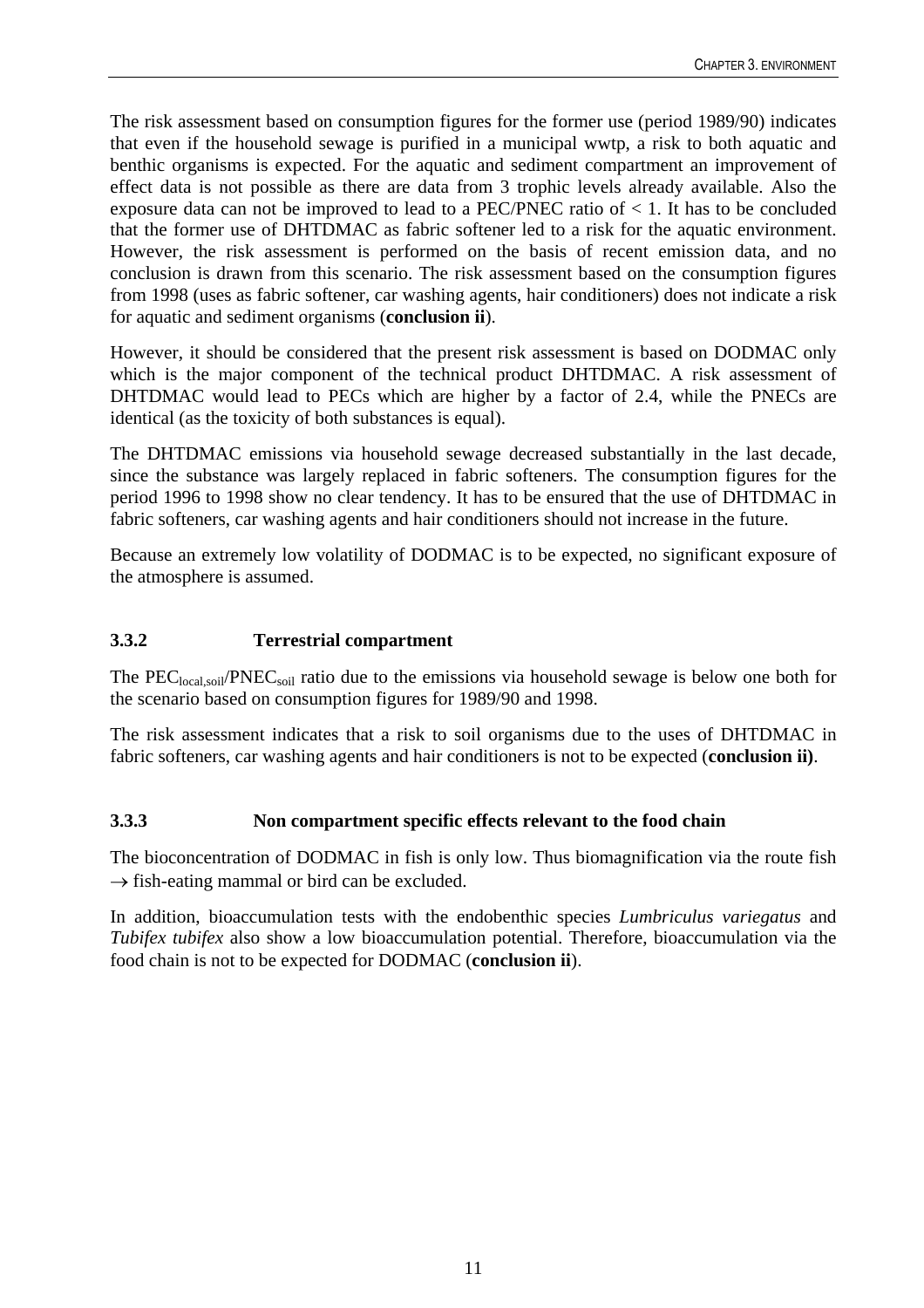# <span id="page-22-0"></span>**4 HUMAN HEALTH**

### <span id="page-22-1"></span>**4.1 EXPOSURE ASSESSMENT**

### <span id="page-22-2"></span>**4.1.1 Occupational exposure**

DODMAC is not produced or used as an isolated product but is applied exclusively as the main component in DHTDMAC (42% DODMAC). Therefore the occupational exposure is described for the manufacture and use of DHTDMAC whereas the exposure assessment is performed for the component DODMAC.

DHTDMAC is marketed in the form of a paste-like preparation containing 75% DHTDMAC (32% DODMAC). In addition, an aqueous emulsion containing 16% DHTDMAC (7% DODMAC) as well as a powdery form of DHTDMAC (purity 95%, 40% DODMAC) are placed on the market.

As a chemical intermediate DHTDMAC is used for the production of organic clays (organophilic bentonites). The majority of the produced organic clays are applied in drilling muds (DHTDMAC concentration  $\lt 1\%$ ) in the oil industry. DHTDMAC is also used in the laundry/cleaning products industry (fabric softeners, car-cleaning products), in the chemicotechnical and the cosmetic industries (e.g. hair cosmetics).

Occupational exposure limit values for DODMAC are not established.

Dermal and inhalation exposure is estimated for the following occupational exposure scenarios:

- manufacture of preparations (containing 16% / 7%, 75% / 32% or 95% / 40% DHTDMAC / DODMAC),
- production of personal care products, fabric softeners, car cleaning agents and organic clays; - use of hair care and car cleaning products.

The exposure assessment is based on expert judgement and estimations according to the EASE model. Measured data on the level, duration and frequency of exposure are not available.

On account of the physico-chemical properties of the substance (ionic substance, low vapour pressure) inhalation exposure to vapours is assumed to be negligible but exposure to dusts at the workplace during the handling of the powdery preparations must be considered.

The assessment of dermal exposure is made in consideration of the corrosive effect of DHTDMAC (DODMAC). Because worker avoid daily repeated contacts with corrosive substances, daily dermal exposure is assessed as low if paste or liquid preparations containing 75% DHTDMAC (32% DODMAC) or 16% DHTDMAC (7% DODMAC) are used. Since dermal exposure cannot be completely excluded, occasional dermal exposure is assessed in addition for the same scenarios. For the manufacture and use of the powdery preparation with 95% DHTDMAC (40% DODMAC) in the large scale chemical industry, dermal exposure is assessed as low because the regular use of gloves can be presupposed. For the case that gloves are not used, dermal exposure is assessed with the EASE model.

The results for the different scenarios are summarised in **Table 4.1**.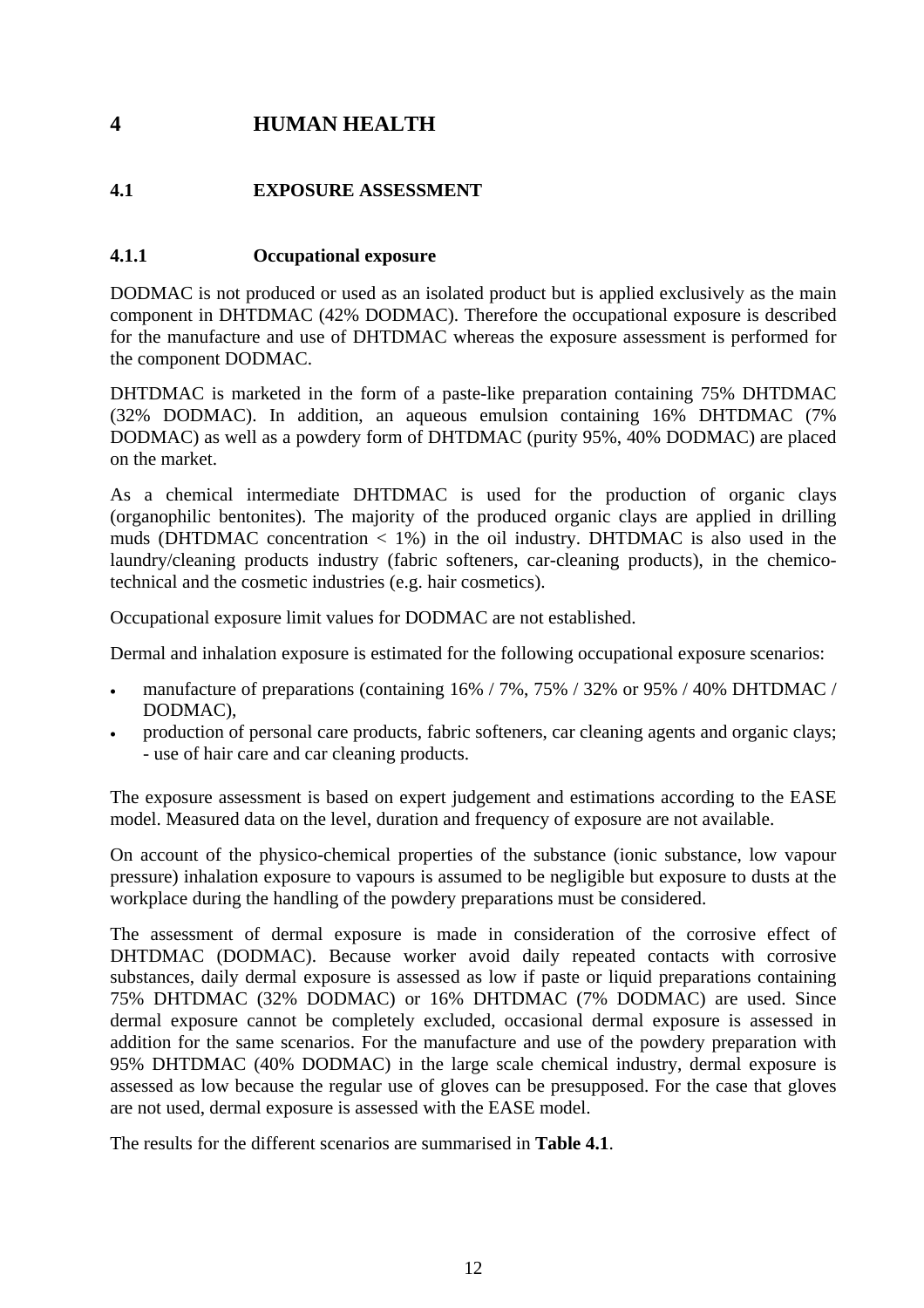#### <span id="page-23-1"></span>**Table 4.1** Summary of exposure data

| Exposure scenario                                                                                 | <b>Duration and</b><br>frequency       | <b>Inhalation</b><br>exposure           | Dermal<br>exposure                        |
|---------------------------------------------------------------------------------------------------|----------------------------------------|-----------------------------------------|-------------------------------------------|
|                                                                                                   |                                        | Shift average [mg/m <sup>3</sup> ]      | Shift average<br>[mg/p/day]               |
| Chemical industry (inclusive cosmetic industry)                                                   |                                        |                                         |                                           |
| Manufacturing of a preparation containing 75% / 32%<br>DHTDMAC / DODMAC (paste)                   | shift length, daily<br>single contacts | negligible 1, 3)                        | $low\,1, 4)$<br>$0 - 13^{2,4}$            |
| Manufacturing of a preparation containing 16% / 7%<br>DHTDMAC / DODMAC (emulsion)                 | shift length, daily<br>single contacts | negligible 1, 3)                        | low 1, 4)<br>$0 - 3^{2, 4}$               |
| Manufacturing of a preparation containing 95% / 40%<br>DHTDMAC / DODMAC (powder)                  | shift length, not daily                | $0.8 - 2.02$                            | $low$ 1, 5)<br>(with PPE)                 |
|                                                                                                   |                                        |                                         | $17 - 1702$<br>(without PPE)              |
| Production of personal care products (use of the<br>powder containing 95% / 40% DHTDMAC / DODMAC) | 2 hours, daily                         | $0.2 - 0.5$ <sup>2)</sup><br>(with LEV) | $low$ $1, 5)$<br>(with PPE)               |
|                                                                                                   |                                        |                                         | $17 - 170$ <sup>2)</sup><br>(without PPE) |
| <b>Industrial area</b>                                                                            |                                        |                                         |                                           |
| Production of fabric softeners (use of the paste<br>containing 75% / 32% DHTDMAC / DODMAC)        | 2 hours, daily<br>single contacts      | negligible 1, 3)                        | low 1, 4)<br>$0 - 132$                    |
| Production of car cleaning agents (use of the paste<br>containing 75% / 32% DHTDMAC / DODMAC)     | 2 hours, daily<br>single contacts      | negligible 1, 3)                        | low 1, 4)<br>$0 - 13^{2}$                 |
| Production of organic clays (use of emulsions<br>containing 16% / 7% DHTDMAC / DODMAC)            | 2 hours, daily<br>single contacts      | negligible 1, 3)                        | low 1, 4)<br>$0 - 32$                     |
| <b>Skilled trade</b>                                                                              |                                        |                                         |                                           |
| Use of hair-care products containing 2% / 1%<br>DHTDMAC / DODMAC                                  | 5 hours, daily                         | negligible 1, 3)                        | $34 - 110^{2}$                            |
| Use of car polishing and car cleaning products<br>containing 4% / 2% DHTDMAC / DODMAC 6)          | shift length, daily                    | negligible 1, 3)                        | $26 - 105^{2}$                            |

LEV – local exhaust ventilation; PPE – personal protective equipment (here gloves)

1) Exposure assessment based on expert judgement

2) Exposure assessment based on model estimates (EASE model)

<sup>3)</sup> On account of the very low vapour pressure (estimated to 10<sup>-15</sup> Pa)

4) Corrosive effect of the 75 % resp. 16 % preparation

5) High acceptance of using PPE (here gloves) in the large-scale chemical industry (see text)

<span id="page-23-0"></span><sup>6)</sup> Spray application of car polishing or cleaning products cannot be estimated yet. It is assumed to be not critical.

#### **4.1.2 Consumer exposure**

DHTDMAC is used as a fabric softener in hand laundering products. Textiles may also contain the substance after washing. Moreover, DHTDMAC is used by consumers in the form of cosmetic products (hair care products) and is a constituent of paints. Inhalation exposure through dust can be neglected in private application.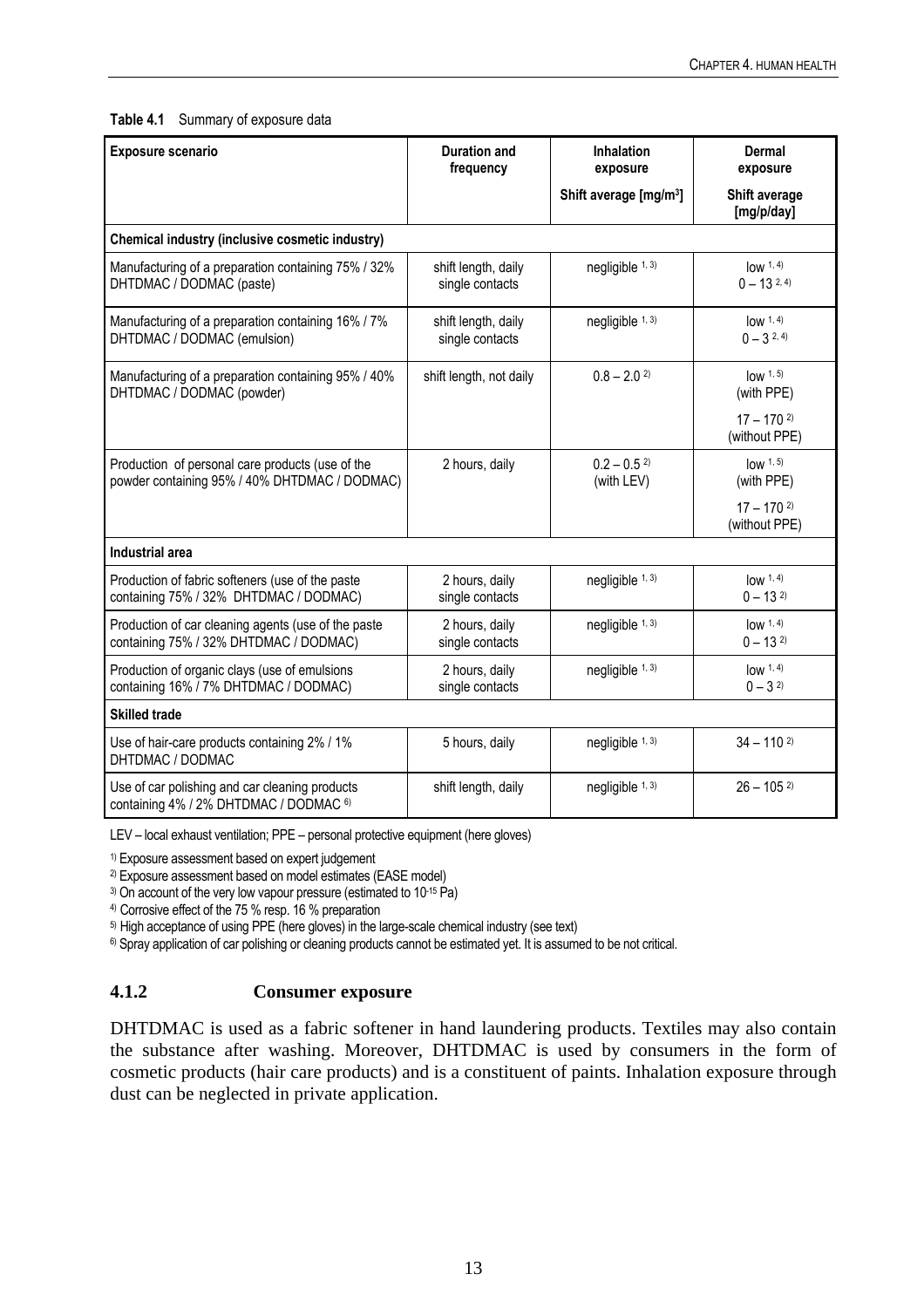#### Exposure to softeners in hand laundering

For dermal exposure to DHTDMAC during hand laundering it is assumed that 30 g of a product containing 10% of DHTDMAC are used in a volume of 5,000 ml of water (DHTDMAC concentration 0.6 mg/ml). The acute dermal exposure amounts about 50 µg/kg bw per event. Assuming a twice-weekly use an exposure of  $~14 \mu$ g DHTDMAC (6  $\mu$ g DODMAC)/kg bw/d results as yearly average for this application.

#### Exposure to DHTDMAC by wearing softened fabrics

The calculation of the total amount for dermal exposure via wearing of softened fabrics results to about 34 mg of DHTDMAC. This amount corresponds to a dermal exposure of  $~550 \mu$ g DHTDMAC (230 µg DODMAC)/kg bw/d.

#### Exposure via cosmetics

Hair care products contain a maximum of 1-2% DHTDMAC (up to 0.8% DODMAC). Such products can be used as products which are rinsed off (e.g. hair conditioner) or as products which remain in the hair. A daily single amount of 12 g of a hair care product which will be rinsed off (rinse-off product) will result in a consumer exposure of 40  $\mu$ g DHTDMAC (~17  $\mu$ g DODMAC)/kg bw/d taking into consideration of a rinse-off coefficient of 10% and a partition coefficient of 10% (Scientific Committee for Cosmetology, 1994).

Assuming a daily use of a single amount of 12 g of a non-rinse hair care product and a partition coefficient of 10%, a dermal exposure of the consumer to  $\sim$ 400 µg DHTDMAC ( $\sim$ 170 µg DODMAC)/kg bw/d will result.

#### Combined dermal exposure

Assuming that a consumer will use hair cosmetics and will perform a hand wash laundry and wears a cloth which is washed with DHTDMAC (DODMAC) containing softener, a person will be exposed to DODMAC in the upper microgram/kg bw and day range (up to 500 µg/kg bw/d) when the products are used as intended.

#### <span id="page-24-0"></span>**4.1.3 Indirect Exposure via the Environment**

Man can be exposed indirectly to DODMAC via emissions into the hydrosphere and the terrestrial compartment. Just as the environmental exposure, two scenarios are calculated: based on the consumption figures of DHTDMAC as fabric softener in 1989/90 reflecting the former use and the figures from 1998 reflecting the actual situation where the consumption has been decreased substantially.

The main contribution to the intake at local scale are plants with fractions of about 90 % (consumption figures from1989/90) and about 95 % (1998 consumption figures), respectively, to the total daily dose. In addition, intake occurs via drinking water and fish. The total daily dose is estimated to 0.27 µg/kg bw/d for the consumption figures for 1998 and 3 µg/kg bw/d for the consumption figures for 1989/90.

Indirect exposure via the environment is calculated using data for intake via drinking water, fish and plants. As a worst case approach, the concentration in drinking water was calculated for the production from surface water. With a consumption of 2 l drinking water per day and a body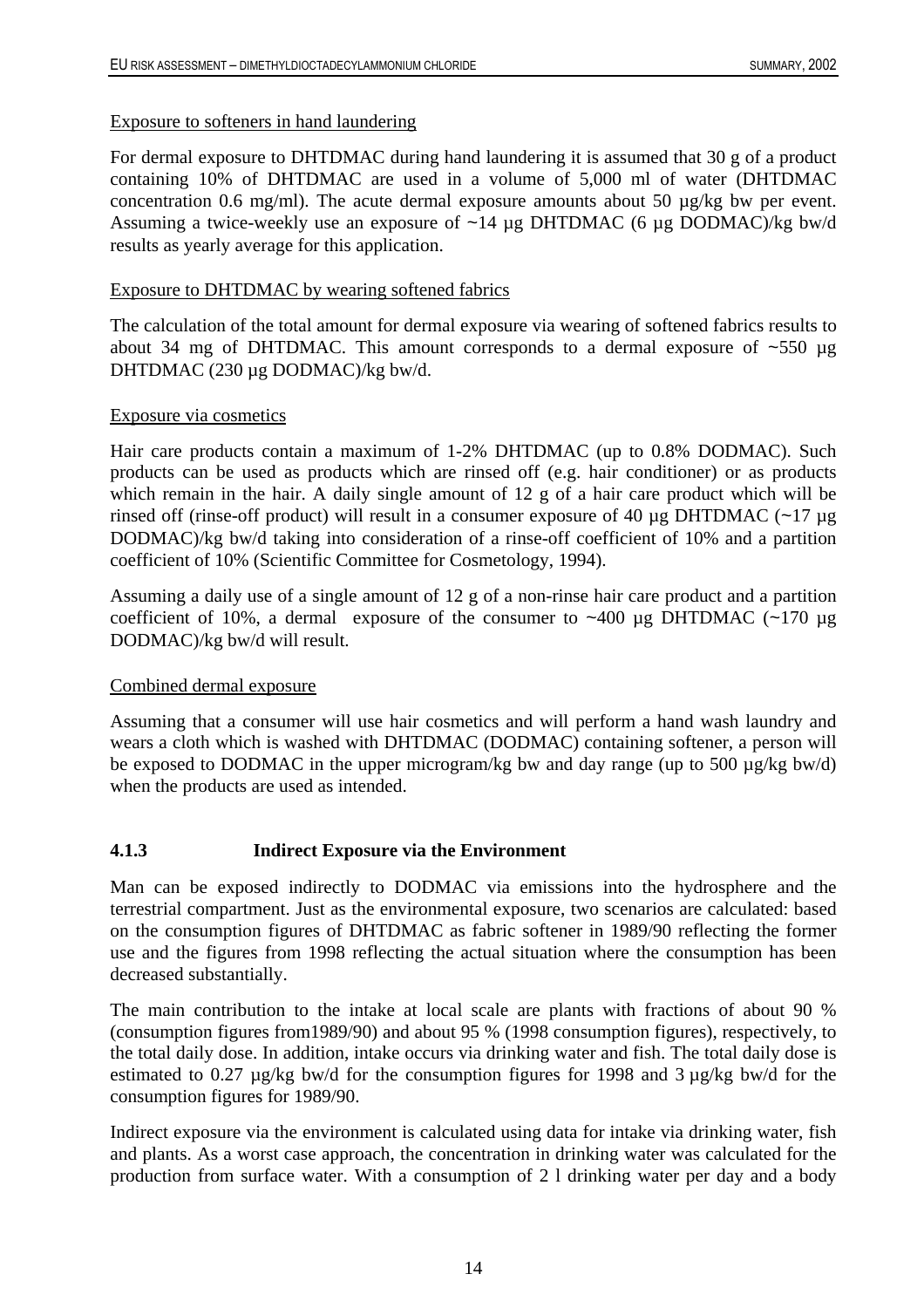weight of 70 kg the daily intake amounts 0.003  $\mu$ g/kg bw/d. The daily intake via fish was calculated to be 0.012 µg/kg bw/d.

For the intake via plants a daily consumption of 1.2 kg leaf crops and 384 g root crops was assumed resulting in a maximum intake of 0.25 µg/kg bw/d.

On the basis of these data, a total daily dose of 0.27 µg/kg bw/d is calculated. The risk assessment which is based on the local concentrations (representing a worst case approach) leads to the conclusion of "no concern", thus, an estimation of the average intake (which should be derived from regional environmental concentrations) has not been performed.

#### <span id="page-25-0"></span>**4.2 EFFECTS ASSESSMENT**

From studies with dermal administration of dimethyldioctadecylammonium chloride (DODMAC) it can be assumed that the dermal absorption and the concentration of the substance in the skin will be very low. No data are available on toxicokinetics and metabolism of DODMAC using the oral or inhalation routes of exposure.

Human data on the acute toxicity of DODMAC are not available. In rats, the substance exhibited only low acute toxicity with oral  $LD_{50} > 2,000$  mg/kg bw, dermal  $LD_{50} > 2,000$  mg/kg bw and inhalation  $LC_{50} > 180$  mg/l/1 hour. According to the acute toxicity data DODMAC is not to be classified.

Human data on local irritation/corrosion caused by DODMAC are not available. Pure DODMAC causes severe effects to the eyes, but exhibits only moderate skin irritation in rabbits, while the technical grade substance (containing 12% isopropanol) demonstrated severe corrosive properties. The relevance of such data for the assessment of the skin irritant properties of pure DODMAC is questionable. However, the local corrosivity of technical grade DODMAC is crucial for the evaluation of results of toxicological testing performed in order to assess acute effects after application of DODMAC. Based on the reported data, pure DODMAC is classified "Xi, irritant" and labelled "R 41, risk of serious damage to eyes", while technical grade "DODMAC" (containing approximately 12% isopropanol) is to be classified "C, corrosive" and labelled "R 34, causes burns". Data on respiratory irritation are not available.

DODMAC is used in hair cosmetics (as a nearly 100% pure substance, proven to cause only moderate skin irritation) and in detergents (normally in the form of a mixture of approximately 75% of DODMAC dissolved in 25% isopropanol/water, proven to cause skin corrosion). Slightly irritant effects are only elicited with minimal concentrations of technical grade DODMAC, while pure DODMAC needs much higher concentrations in order to cause similar effects. Based on human patch tests and on tests with guinea pigs, it can be concluded that DODMAC does not induce skin sensitization in humans. DODMAC is reported to enhance significantly skin allergy to chemical substances in tests with guinea pigs and mice. However, there is no need for labelling according to EU regulations.

There is no information on health effects in humans following repeated exposure to DODMAC via any route. Following repeated oral administration of 500 mg/kg bw/d to rats degeneration of adrenal cortex was induced. Comparable lesions in the adrenals were also seen after 500 mg/kg bw/d DHTDMAC, additional effects were reticuloendothelial hyperplasia and accumulation of foamy macrophages of mesenteric lymph nodes and increased incidence of chronic liver inflammation. No adverse effects were reported up to 100 mg DODMAC/kg bw/d in subacute oral studies (NOAEL). After repeated dermal application to rabbits, local irritation but no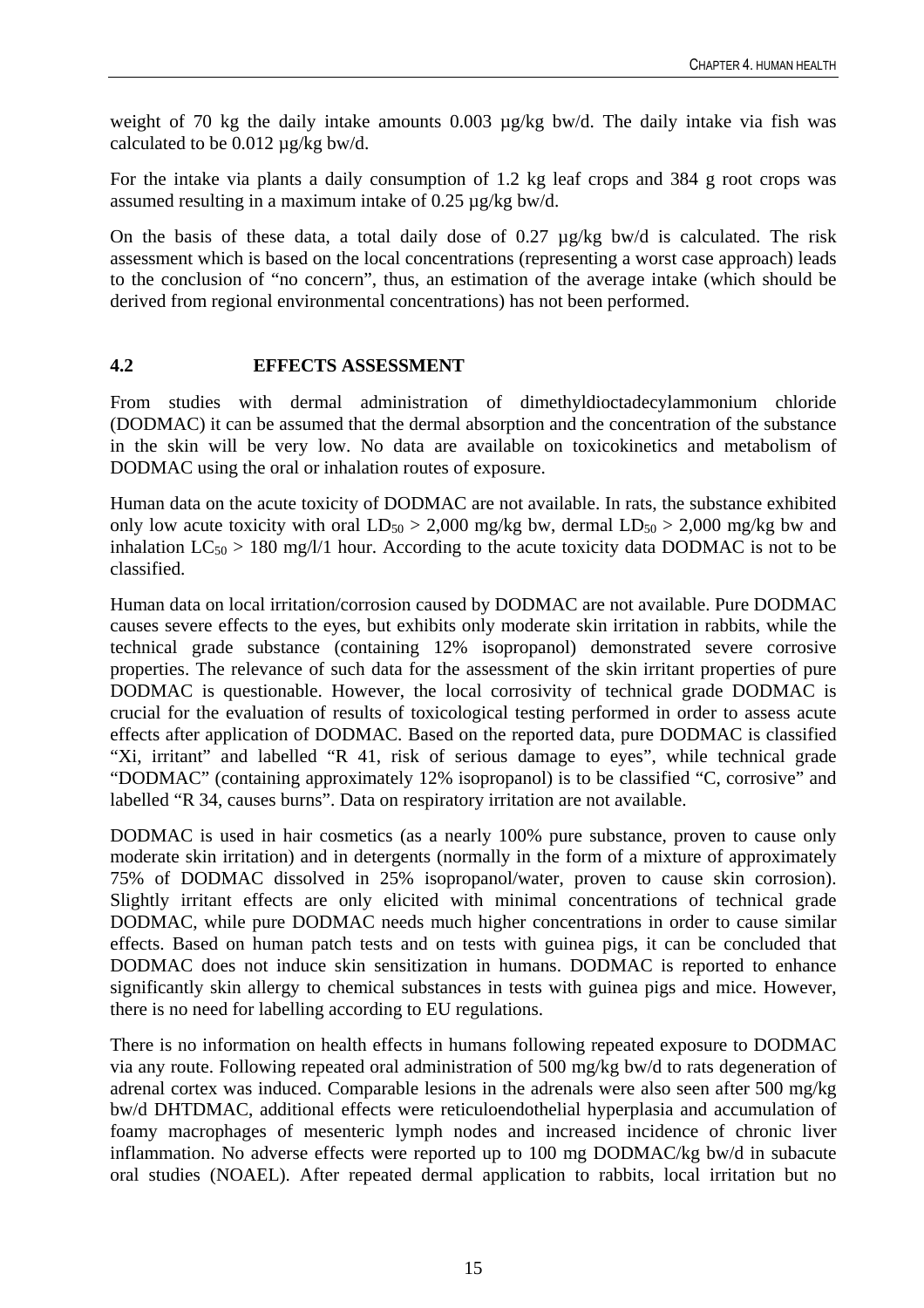systemic toxic effects were observed up to 40 mg/kg bw/d (NOAEL). A systemic LOAEL was not determined. There is no information on the effects after prolonged inhalation exposure to rodents.

DODMAC showed negative results in bacterial mutation tests with Salmonella strains and E. coli WP2uvrA and in an in vitro chromosomal aberration test with V79 cells (with and without metabolic activation). There is no evidence of a genotoxic potential of the substance.

There are no experimental animal data on cancerogenicity of DODMAC or DHTDMAC. There are no data from mutagenicity studies which give concern regarding cancerogenic properties of the substances.

There are no human data available on the reproductive toxicity of DODMAC. The potential to adversely affect reproduction and development was investigated in a study according to OECD-Guideline 421 with oral administration to rats. During this study clear signs of general toxicity were observed after repeated administration of 500 mg/kg bw/d in both sexes, a dosage which also led to impaired reproductive performance. From this study a NOAEL for reproductive toxicity of 125 mg/kg/d can be estimated based on the reduced mating, fertility and gestation indices in the 500 mg/kg dose group.

#### <span id="page-26-0"></span>**4.3 RISK CHARACTERISATION**

#### <span id="page-26-1"></span>**4.3.1 Workplace**

For the purpose of risk characterisation, it is assumed that inhalation of dust and skin contact are the main routes of exposure. For risk characterisation exposure estimates for the component DODMAC are used. Oral exposure is not considered to be a significant route of exposure under normal working practices.

There was no lethality in rats at extremely high exposure levels  $(180,000 \text{ mg}^3 \text{ for } 1 \text{ hour})$ . During normal use of DODMAC occupational exposure at this extreme level can be excluded. Therefore acute inhalation risks are not considered of concern **(conclusion ii)**. Acute dermal toxicity is considered to be very low as well. There was no lethality at the dose level of 2,000 mg/kg. Percutaneous absorption is known to be very low. The highest value for dermal exposure was calculated to be 170 mg/person/d. Comparison of this level of exposure with acute dermal toxicity data shows, that acute dermal risks are not considered of concern **(conclusion ii)**.

Pure DODMAC (97 %) showed mild to moderate skin irritation in rabbits; the degree of local effects is not considered sufficient for classification. Technical grade DODMAC however was corrosive in rabbits. There are no experimental data concerning the acute irritating effect of dilutions of technical grade DODMAC. For preliminary assessment of solutions of technical grade DODMAC it is proposed (with reference to the preparations directive) to consider dilutions greater than 10 % of technical grade DODMAC as corrosive, and those between 5 % and 10 % as irritating to the skin. Based on the occupational exposure assessment, there is either handling of corrosive preparations (using personal protective equipment) or handling of dilutions which are not considered irritating to the skin **(conclusion ii)**. Pure DODMAC caused serious damage to the eyes of rabbits. Applying the same rationale as for skin irritation, **conclusion ii** is reached for eye irritation as well. Based on the toxicological information that acute irritation potency due to inhalation exposure does not seem to be severe, relevant acute respiratory tract irritation at the exposure levels reported is not suspected to occur **(conclusion ii)**.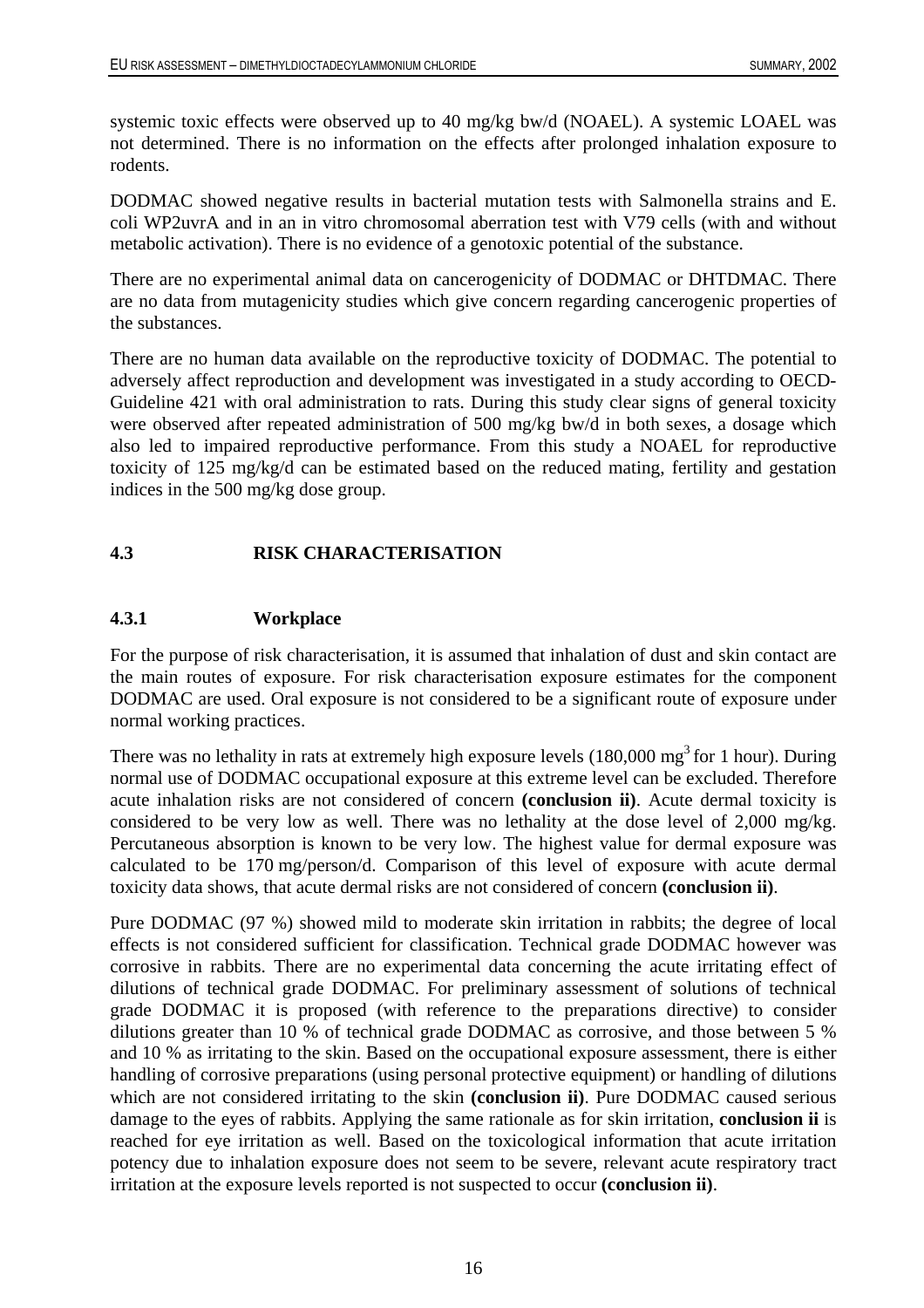Based on animal and human data, DODMAC itself is not considered to be a skin sensitizer. However, DODMAC is reported to enhance skin allergy response to known sensitizers. For preparations that are classified with R 43 this extra risk of combined exposures (DODMAC and known sensitizer) is considered to be effectively covered **(conclusion ii)**. Asthmatic reactions following inhalation exposure to DODMAC so far have not been reported **(conclusion ii)**.

The experimental NOAEL of 100 mg/kg/d of the subacute oral rat study is used for the assessment of repeated dose toxicity by inhalation and by dermal contact. The experimental NOAEL of 100 mg/kg/d will correspond to a human NAEL of 7,000 mg/person/d. Assuming that a worker of 70 kg inhales 10  $\text{m}^3$  air per working day and that an adjustment factor for inhalatory uptake is not necessary, a systemic NAEC of 700 mg/m<sup>3</sup> will result. Assuming the necessity of duration adjustment and metabolic rate scaling, and comparing the toxicological data with the highest chronic exposure level of 0.5 mg/m<sup>3</sup>, systemic health risks due to chronic inhalation exposure are not expected **(conclusion ii for repeated dose toxicity by inhalation)**. Based on limited data on low respiratory tract irritation in acute inhalation testing and based on the available inhalation exposure data, especially the lack of relevant chronic dust exposure in the skilled trade area, **conclusion ii was drawn for chronic respiratory tract irritation as well**.

The exposure scenarios with relevant repeated dermal exposure are the "use of hair-care products" (skilled trade) and the "use of car polishing and car cleaning products" (skilled trade). The exposure assessment for these 2 scenarios (highest value of 110 mg/p/d) is solely based on EASE calculations without use of personal protective equipment. Taking into account that percutaneous absorption of DODMAC is considered to be lower than oral absorption, MOS values calculated are considered to be of no concern **(conclusion ii for repeated dose toxicity by dermal contact)**. Concerning combined exposure, there is no concern for repeated dose toxicity.

There are no carcinogenicity data available. Based on negative mutagenicity test results, DODMAC is not suspected to be a carcinogen. Corresponding risks at the workplace are not anticipated to occur **(conclusion ii for mutagenicity and carcinogenicity)**.

For reproductive toxicity a NOAEL of 125 mg/kg/d was derived from an oral screening study in rats. At a higher dose, impaired reproductive performance was accompanied by signs of maternal toxicity. Comparing the dose of 8,750 mg/person/d (70 x 125) with the highest acute dermal exposure level (170 mg/person/d) a lowest MOS value of 51 is calculated. Based on metabolic rate scaling and assuming a reduced systemic availability following dermal exposure, no concern is derived **(conclusion ii for fertility impairment and developmental toxicity following dermal contact**). Comparison of the highest acute inhalation exposure of 2 mg/m<sup>3</sup> with the calculated NAEC of 875 mg/m<sup>3</sup> (125 x 70 x 10<sup>-1</sup>) yields a lowest MOS value of 440. Assuming an equivalent inhalatory and oral uptake and metabolic rate scaling, calculated MOS values are considered high enough in order to derive no concern **(conclusion ii for both types of reproductive toxicity for inhalation exposure)**.

#### <span id="page-27-0"></span>**4.3.2 Consumers**

Consumer exposure may occur as a result of using hair cosmetics and softeners containing DHTDMAC (DODMAC). The total amount available for potential uptake by the skin is estimated to amount up to 0.5 mg DODMAC/kg bw/d. Other exposure routes are of minor importance.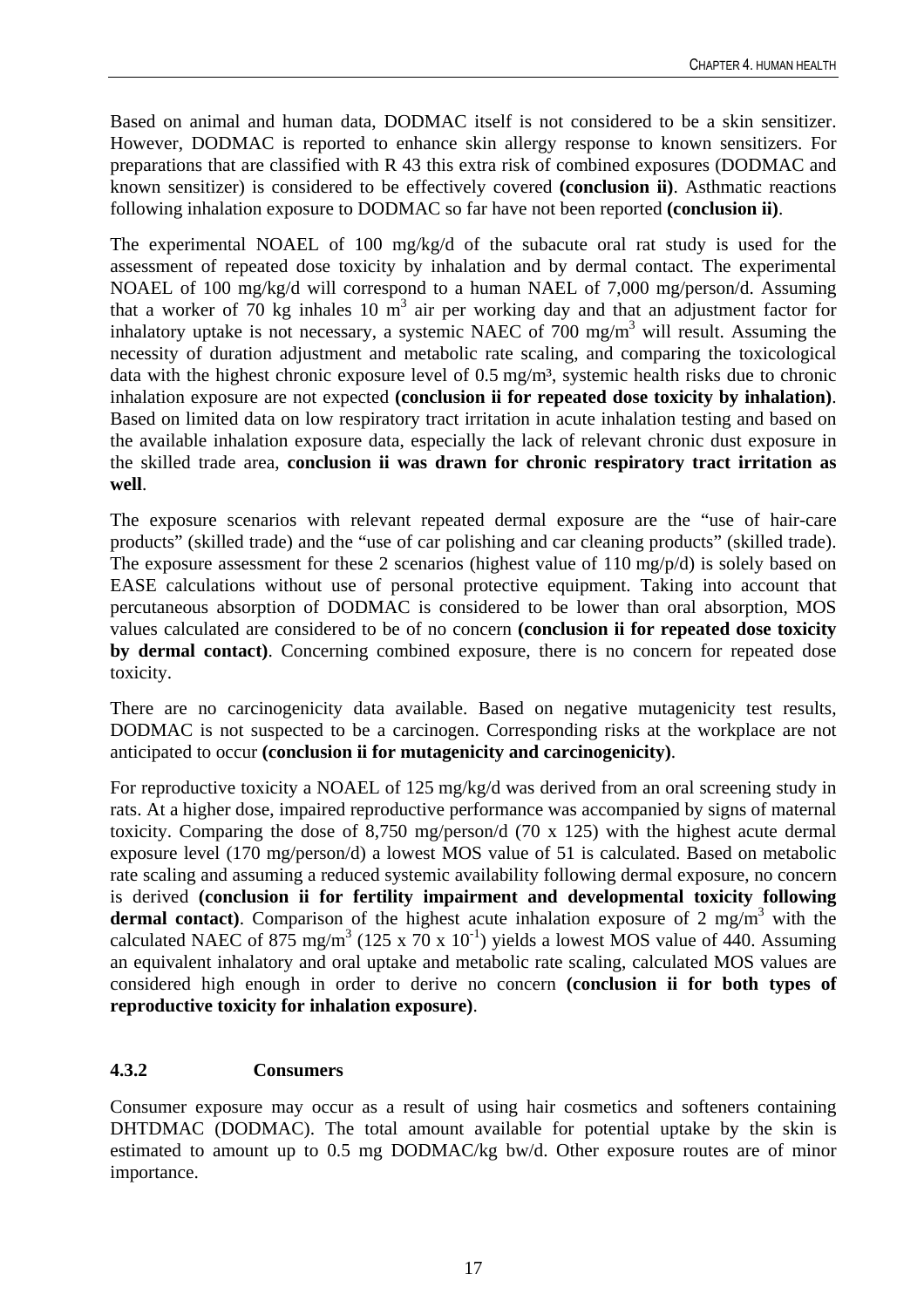#### Repeated dose toxicity

Studies in rats have shown that no relevant treatment-related effects associated with repeated oral administration were observed at dosages of 100 mg/kg bw/d (NOAEL). Following the exposure assessment consumers may be exposed dermal to the substance. The estimated external body burden in the range of 100 - 500 µg/kg bw/d is compared with a NOAEL from oral 28-day studies on rats. The margin of safety is judged to be sufficient, even if route-to-route extrapolation is taken into consideration. Because of the poor dermal absorption of the substance, the internal exposure will be much lower **(conclusion ii)**.

#### Reproductive toxicity

Data from a study according to OECD Guideline 421 with oral administration to rats did not give evidence for adverse effects up to doses of 125 mg/kg bw/d (NOAEL). Following the exposure assessment, the consumer may be dermal exposed. The estimated external body burden in the range of 100 - 500 µg/kg bw/d is compared with an oral NOAEL from the OECD-Guideline 421 study assuming an absorption of 100%. There are no reasons to assume that special concern can be derived neither from this procedure nor from the available toxicokinetic information. Taking into account the estimated low exposure it can be concluded that there is no concern **(conclusion ii)**.

### <span id="page-28-0"></span>**4.3.3 Humans exposed via the environment**

Indirect exposure via the environment is calculated using data for oral intake via drinking water, fish and plants (local concentrations, worst case approach). On the basis of these data, a total daily dose of 0.00027 mg/kg bw/d is calculated. The main route of exposure is via consumption of plants (94%).

#### Repeated dose toxicity

In a repeated dose toxicity study (rat, oral, 28 day study) the NOAEL for substance-related toxic effects was 100 mg/kg bw/d. The margin of safety expressed by the magnitude between the calculated exposure value resulting from a worst case approach and the NOAEL is considered to be sufficient. Thus, the substance is of no concern in relation to indirect exposure via the environment **(conclusion ii)**.

#### Reproductive toxicity

From the results of an OECD-Guideline 421 study with oral application to rats a NOAEL for reproductive toxicity of 125 mg/kg bw/d was estimated. Taking into account that the calculated low local concentrations represent a worst case approach it can be concluded that the margin of safety for a local scenario is considered to be sufficient. Thus, there is no concern in relation to indirect exposure via the environment **(conclusion ii)**.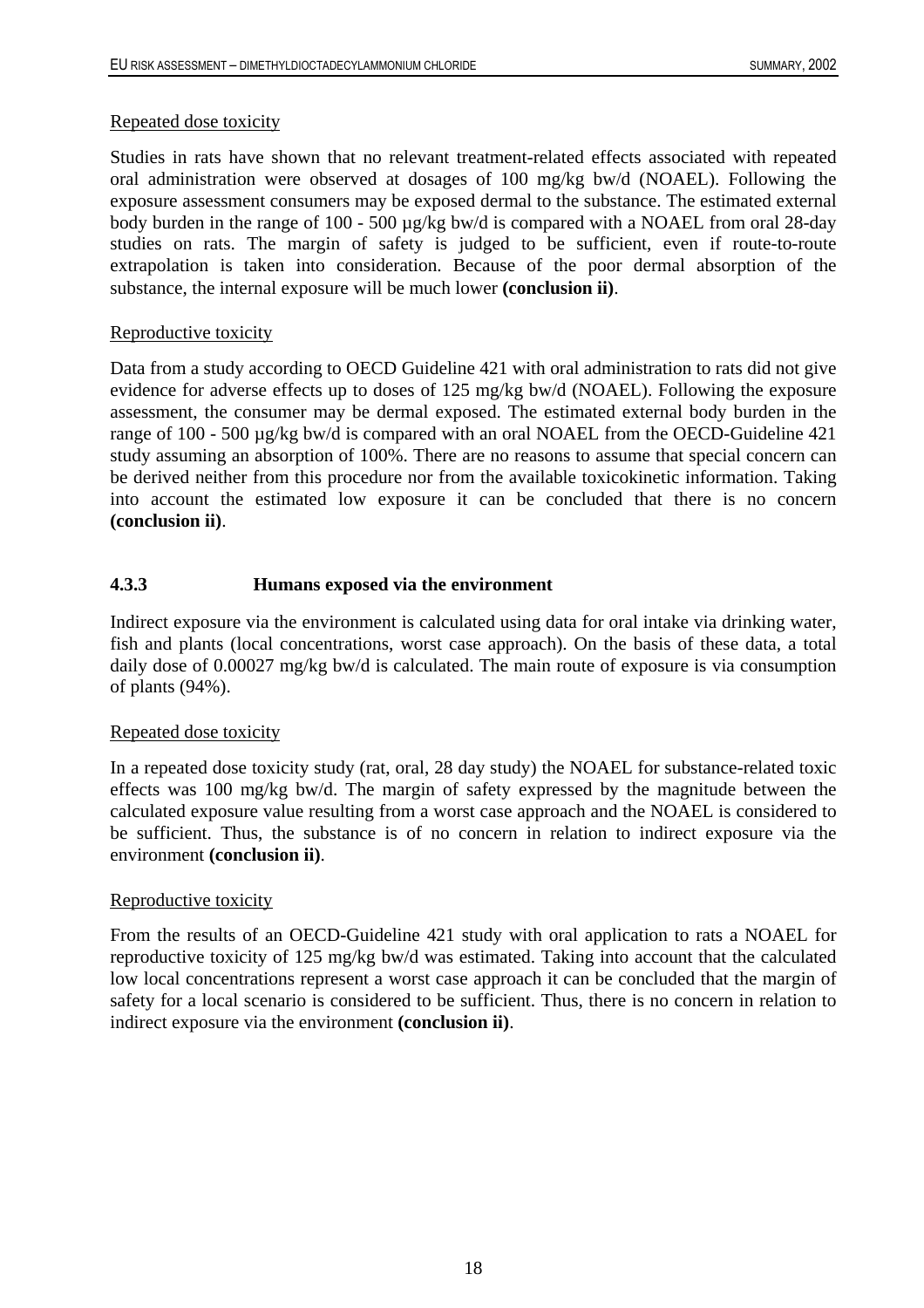### <span id="page-29-0"></span>**5 RESULTS**

### <span id="page-29-1"></span>**5.1 ENVIRONMENT**

**Conclusion (ii)** There is at present no need for further information and/or testing and for risk reduction measures beyond those which are being applied already.

The risk assessment shows that the production of DODMAC, the processing and use of activated bentonites as well as the use as fabric softeners, car washing agents and hair conditioners does not indicate a risk to the environment. However, it should be considered that the present risk assessment is based on DODMAC only which is the major component of the technical product DHTDMAC. A risk assessment of DHTDMAC would lead to higher PEC/PNEC ratios.

The DHTDMAC consumption figures for the period 1996 to 1998 show no clear tendency. It has to be ensured that the use of DHTDMAC in fabric softeners, car washing agents and hair conditioners should not increase in the future.

#### <span id="page-29-2"></span>**5.2 HUMAN HEALTH**

Workers

**Conclusion (ii)** There is at present no need for further information and/or testing and for risk reduction measures beyond those which are being applied already.

Consumers

**Conclusion (ii)** There is at present no need for further information and/or testing and for risk reduction measures beyond those which are being applied already.

In the occupational risk assessment of DODMAC health risks of workers are evaluated for dermal and inhalation exposure. Overall no concern **(conclusion ii)** is derived for all toxicological endpoints.

Humans exposed via the environment

**Conclusion (ii)** There is at present no need for further information and/or testing and for risk reduction measures beyond those which are being applied already.